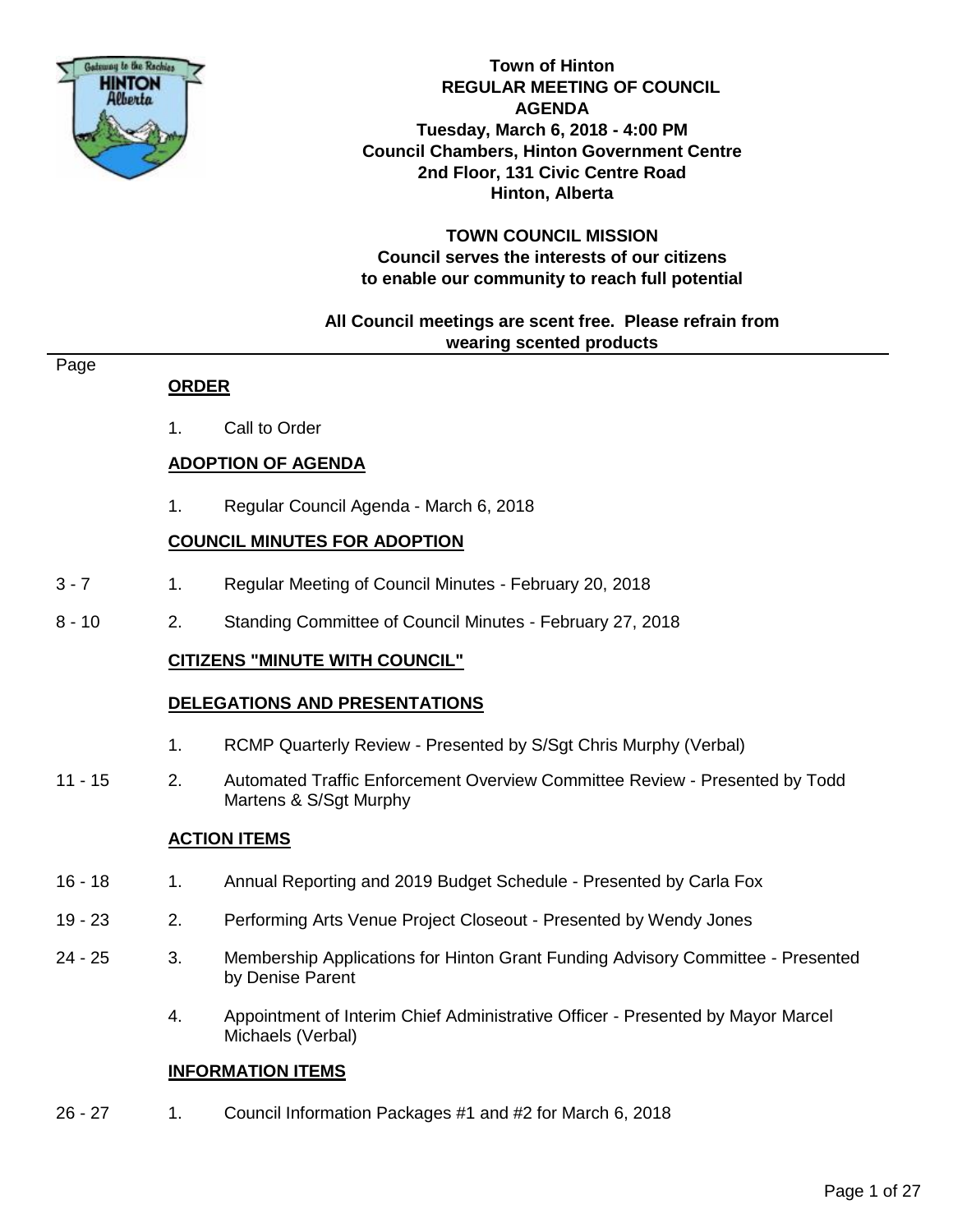

# **REPORTS FROM MAYOR, COUNCIL, CHIEF ADMINISTRATIVE OFFICER**

- 1. Council Reporting (Training/Conferences, Committees, Community Events)
- 2. Chief Administrative Officer Report
- 3. Administrative Inquiries (Written)

#### **NOTICES OF MOTION**

#### **IN CAMERA**

1. Personnel Matter (Freedom of Information and Protection of Privacy Act, RSA 2000, Chapter F-25, Sections 23 & 24)

## **ADJOURNMENT**

1. Call for Adjournment of Meeting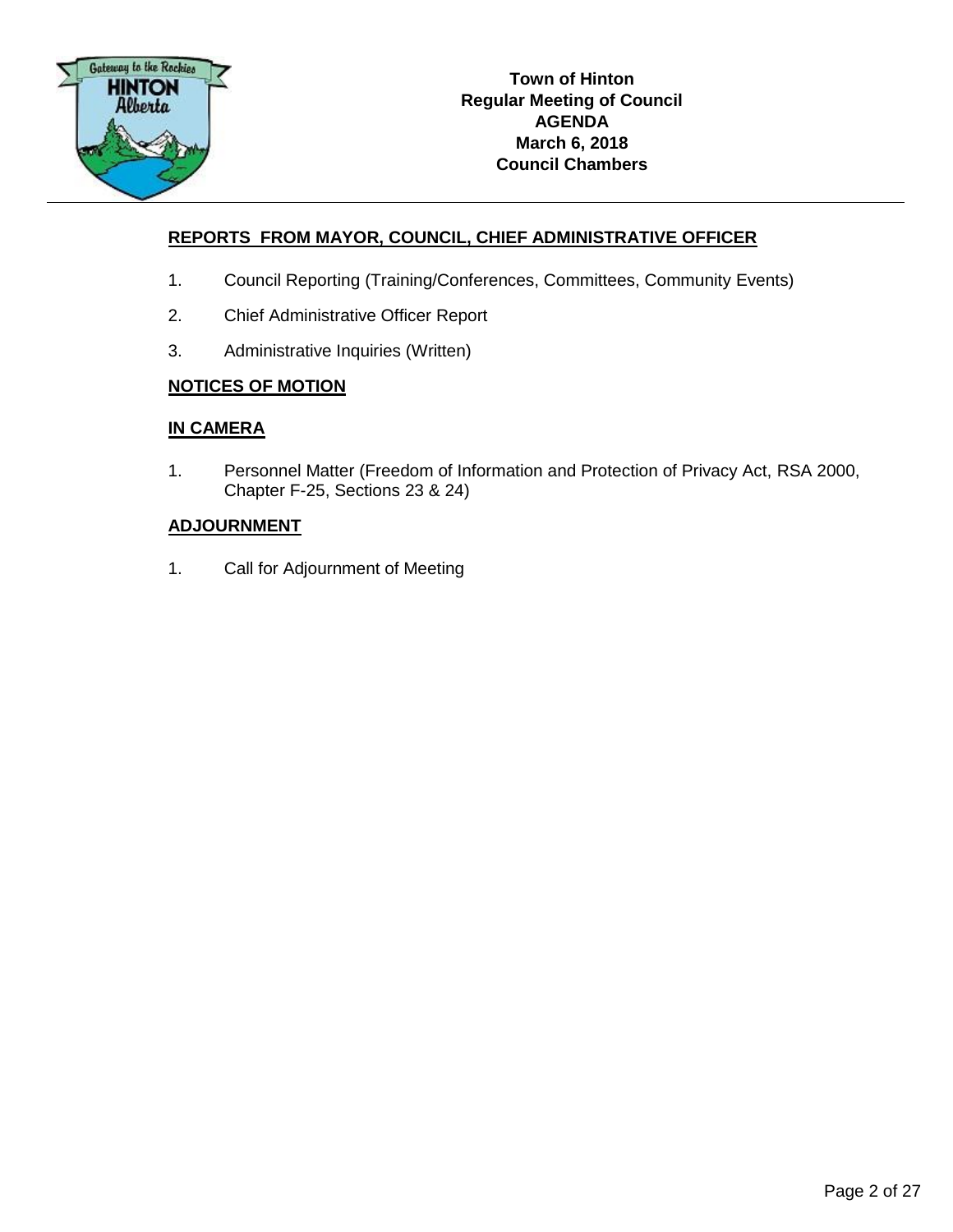

# **TOWN OF HINTON**



Minutes of the Regular Meeting of Council Held February 20, 2018 in Council Chambers

#### **Present:**

Mayor Marcel Michaels, Councillors Trevor Haas, Ryan Maguhn, Dewly Nelson, Albert Ostashek, JoAnn Race, Tyler Waugh

#### **Also in Attendance:**

Stephane Labonne, Chief Administrative Officer, Denise Parent, Director of Corporate Services, Laura Howarth, Director of Community Services, Wendy Jones, Director of Planning and Development, Jenna Altrogge, Legislative & Administrative Assistant, Dani Woodman, Senior Development Officer, Lorraine Walker, Planner, Carla Fox, Senior Project Lead, Wendy Anderson, Executive Assistant

#### *Refer to the Regular Council Meeting Agenda package for* **[February 20, 2018](https://www.hinton.ca/ArchiveCenter/ViewFile/Item/2289)** *for detailed background information.*

#### **ORDER**

Mayor Marcel Michaels called the Regular Council meeting to order. The time was 4:00 p.m.

#### **ADOPTION OF AGENDA**

#### **MAGUHN - That the agenda be adopted as amended:**

- **Add Action Item #9 - Challenge in the Rockies Correspondence**
- **Add Action Item #10 – MD 1420 Stop Sign Enforcement portion of ATE Program**

**CARRIED**

#### **COUNCIL MINUTES FOR ADOPTION**

- 1. Regular Meeting of Council Minutes February 6, 2018
- 2. Standing Committee of Council Minutes February 13, 2018

#### **HAAS - That the Minutes listed above be approved as presented.**

**CARRIED**

#### **CITIZENS "MINUTE WITH COUNCIL"**

Lisa Higgerty, of the Hinton Friendship Centre, came before Council to speak to them regarding a reconciliation event they are arranging. She requested Council's participation in building a beaded dreamcatcher. The beading process will be done with Council prior to an upcoming Standing Committee of Council with the presentation of the dreamcatcher at a later meeting. Details will be finalized with Ms. Higgerty shortly.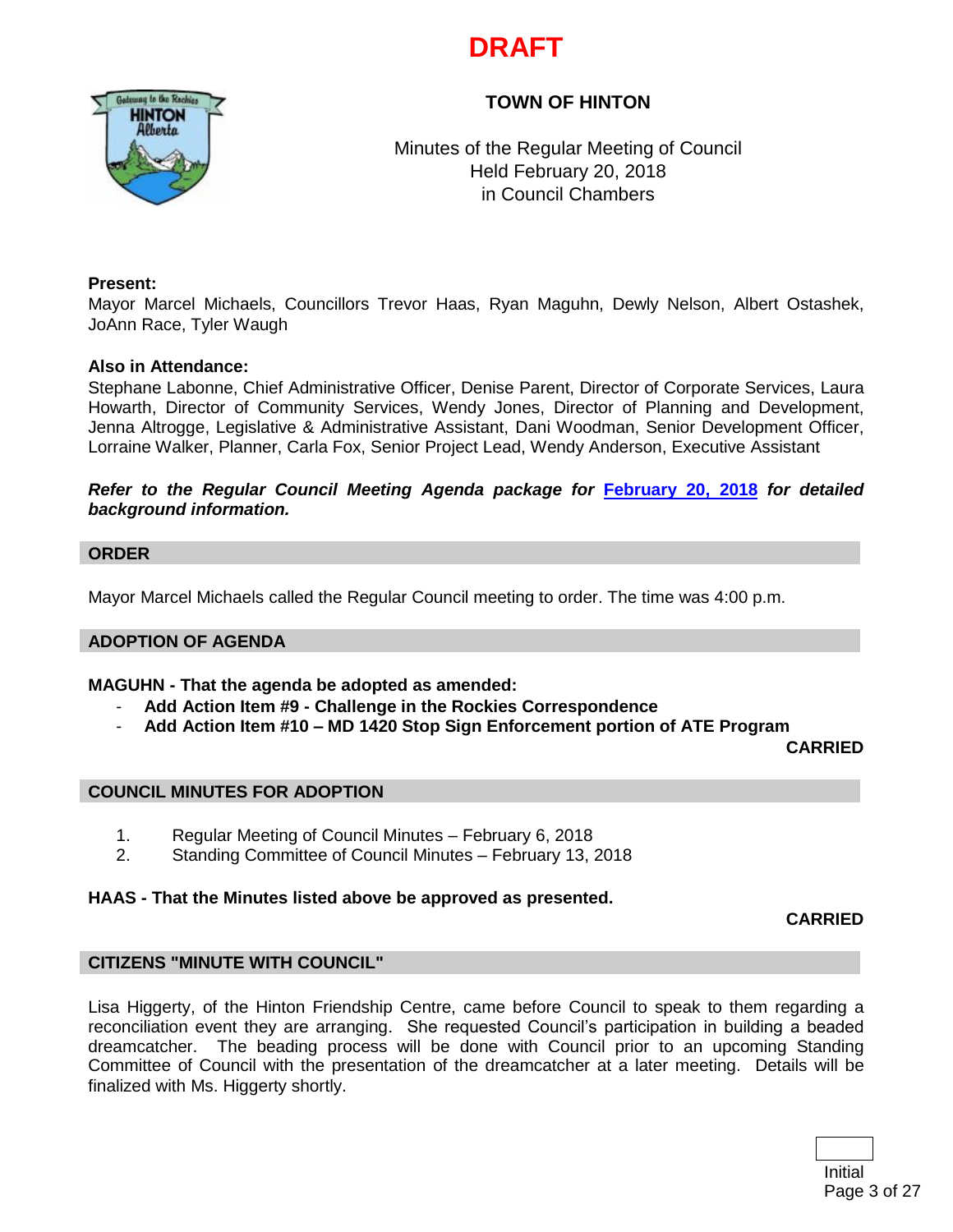# **ACTION ITEMS**

1. Municipal Development Plan Bylaw Amendment No. 1084-1

**MAGUHN - That Council give Municipal Development Plan Bylaw No. 1084-1 First Reading as presented and appended to this report as Attachment 1.**

**Carried Unanimously** 

2. Land Use Bylaw No. 1088-5 Amendment

**HAAS - That Council give Land Use Bylaw No.1088-5 First Reading as presented and appended to this report as Attachment 1.**

3. Council Procedure Bylaw No. 1060-6

**NELSON - That Council give first reading to Council Procedure Bylaw #1060-6.**

**Carried Unanimously**

**Carried Unanimously**

**MAGUHN - That Council give second reading to Council Procedure Bylaw #1060-6. Carried Unanimously**

**WAUGH - That Council give unanimous consent for third reading to Council Procedure Bylaw #1060-6.**

**Carried Unanimously**

**RACE - That Council give third and final reading to Council Procedure Bylaw #1060-6. Carried Unanimously**

4. Hinton Grant Funding Advisory Committee Bylaw #1085-2

**NELSON -That Bylaw #1085-2 is given first reading.**

**Carried Unanimously**

**MAGUHN -That Bylaw #1085-2 is given second reading.**

**Carried Unanimously** 

**OSTASHEK -That Bylaw #1085-2 is given unanimous consent for third reading.**

**Carried Unanimously**

**HAAS -That Bylaw #1085-2 is given third and final reading.**

**Carried Unanimously**

5. Community Grant Program Review

**NELSON - That Council approve the changes as directed at the January 30, 2018 Standing Committee Meeting, with effective dates as amended in Attachment #1. Carried Unanimously**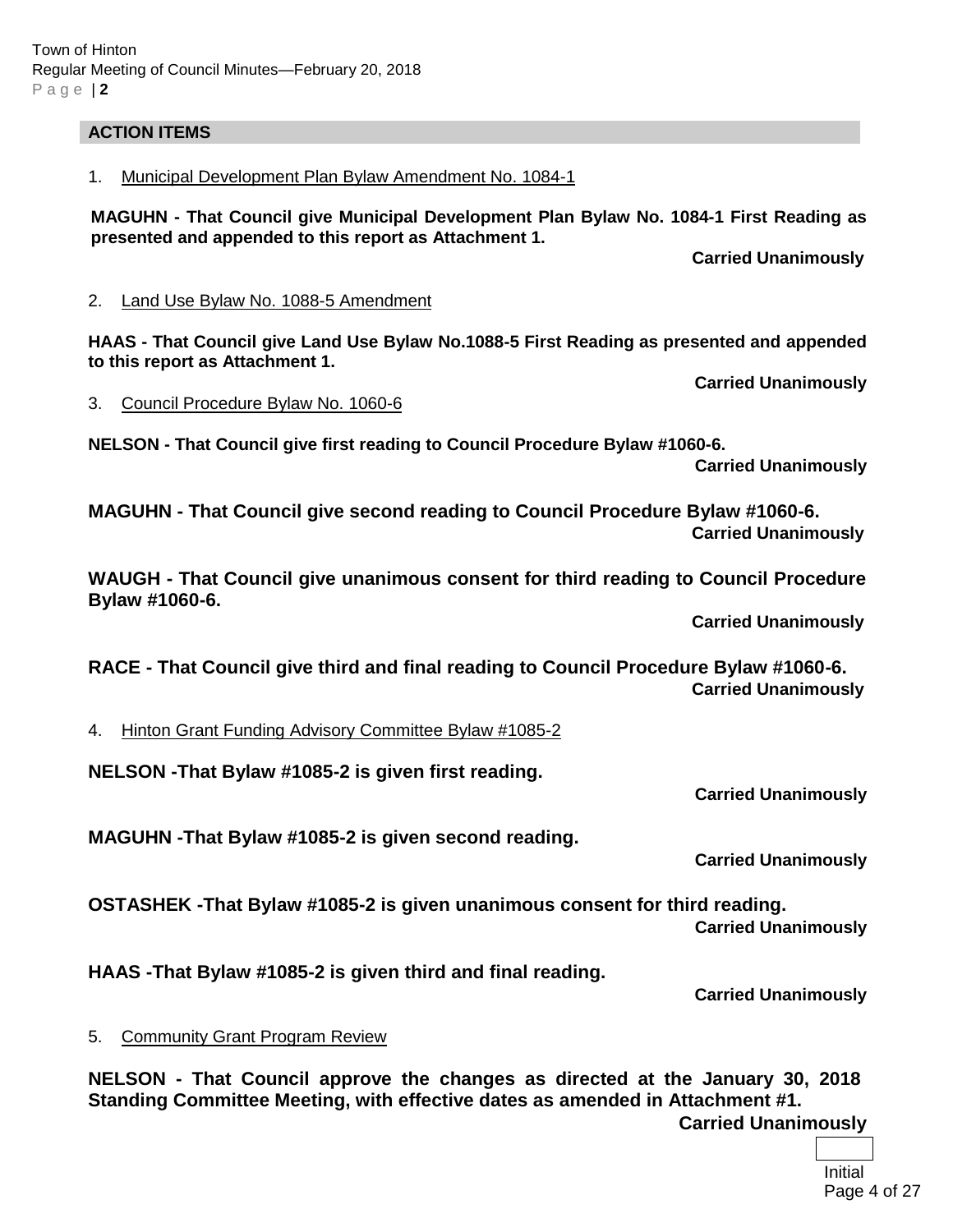**RACE – That the effective date for the Community Grant Program maximum request of \$10,000 commences for the 2018 Intake #1.**

> **Carried 4-3 For: Waugh, Michaels, Ostashek, Race Against: Haas, Maguhn, Nelson**

6. Social Media Use Policy #106 and Social Media Use Guidelines

**NELSON - That Council approve the Social Media Use Policy No. 106 as presented. Carried Unanimously**

**OSTASHEK - That Council approve the Social Media Use Guidelines – Members of Council as presented.**

**Carried Unanimously**

# 7. Public Transit User Fees

**MAGUHN - That user fees be waived for public transit riders who are Canadian National Institute for the Blind (CNIB) cardholders.**

> **Carried 5-2 For: Haas, Maguhn, Michaels, Nelson, Race Against: Waugh, Ostashek**

**OSTASHEK - That Council direct Administration to bring forward a review of Hinton's Public Transit System to the September 10, 2018, Standing Committee Meeting, including an assessment in terms of the fare structure, organizational structure, identification / management of assets, approach to service delivery, and network design. The report should also contain:**

- **1. Research from municipal comparators on their respective fares and public subsidization to operate public transit systems;**
- **2. Analysis of our fare rates, marketing of advertising opportunities, potential changes to service levels, and exploration of other possible efficiencies and strategies to minimize the level of taxpayer subsidization of public transit in Hinton.**
- **3. The implications of implementing any of the potential changes indicated above;**
- **4. Recommendations to address Administration's observations**

**MAGUHN - That the motion on the floor be postponed to the April 3, 2018 Regular Council meeting to allow Administration time to review the workplan timing and use of staff versus external resources.**

**Carried Unanimously**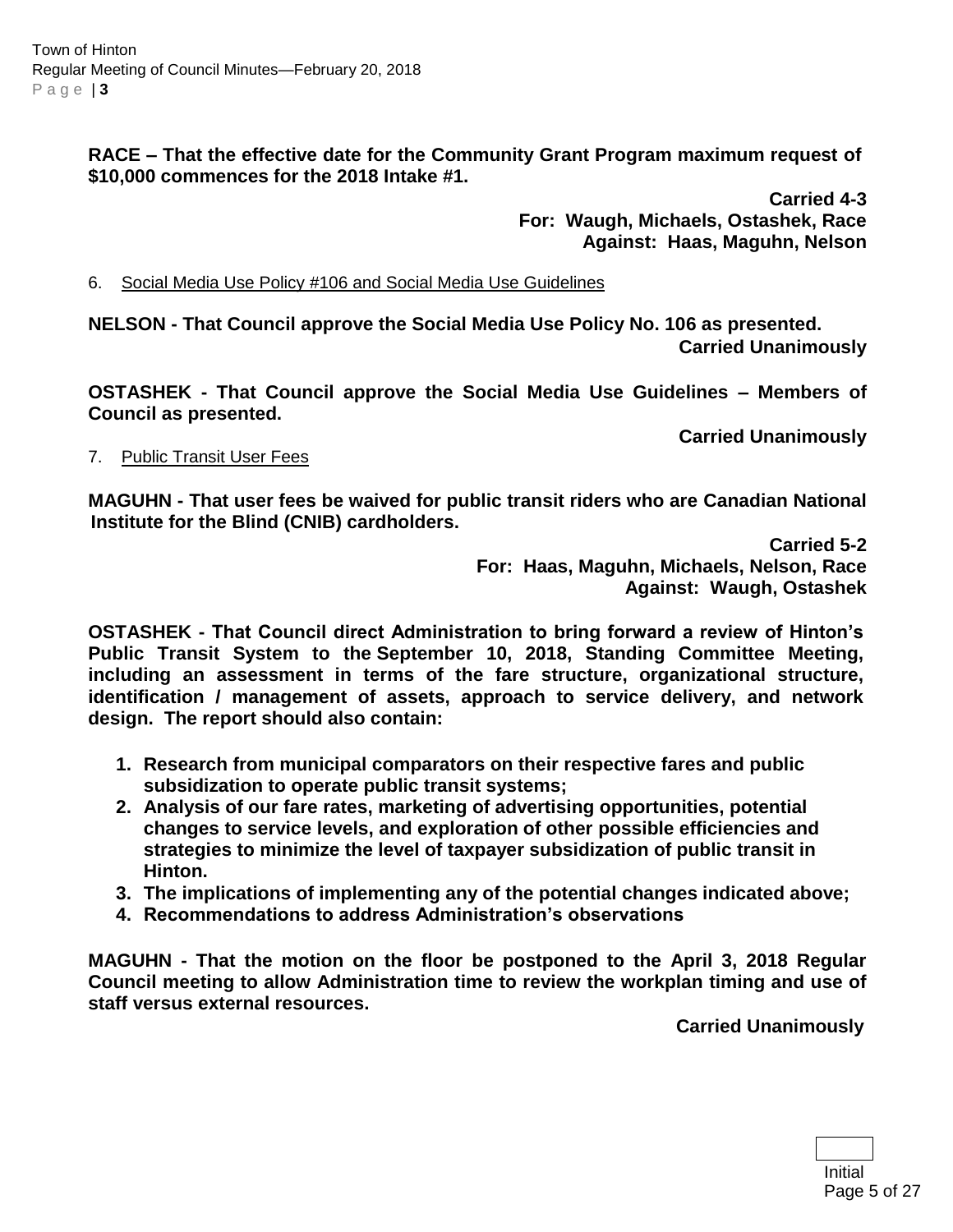8. Occupational Health and Safety Coordinator Position

**OSTASHEK - That council support expanding the Occupational Health & Safety Coordinator position to full-time effective as soon as possible.**

> **Carried 6-1 For: Haas, Waugh, Maguhn, Ostashek, Nelson, Race Against: Michaels**

9. Challenge in the Rockies Correspondence

**MAGUHN - That Council direct Administration to bring back a comparative report to the March 13, 2018 Standing Committee Meeting of Council regarding Recreation Centre fee scheduling for groups on Stat Holidays.**

> **Carried 5-2 For: Haas, Maguhn, Michaels, Ostashek, Race Against: Waugh, Nelson**

10. MD 1420: That the Stop Sign Program remain suspended and the initiation of the red light program remain on hold until Council can discuss the programs with the ATE Oversight Committee in November.

**NELSON - that action item MD-1420 Stop Sign portion of the Automated Traffic Enforcement program be ceased.**

**RACE - That Council postpone the motion until the Provincial Government review of the ATE is released publicly.**

> **Motion Defeated 6-1 For: Race Against: Haas, Waugh, Maguhn, Michaels, Ostashek, Nelson**

The original motion was withdrawn.

### **INFORMATION ITEMS**

1. Council Information Package #1 and #2 for February 20, 2018

**HAAS - That Council Information Packages #1 and #2 for February 20, 2018 accepted for information.**

**Carried Unanimously**

#### **REPORTS FROM MAYOR, COUNCIL, CHIEF ADMINISTRATIVE OFFICER**

1. Council Updates (Training, Conferences, Committees, Community Events)

Councillors reported on the various committees, meetings and activities they attended since the last Regular Council meeting and what they plan on attending in the coming weeks.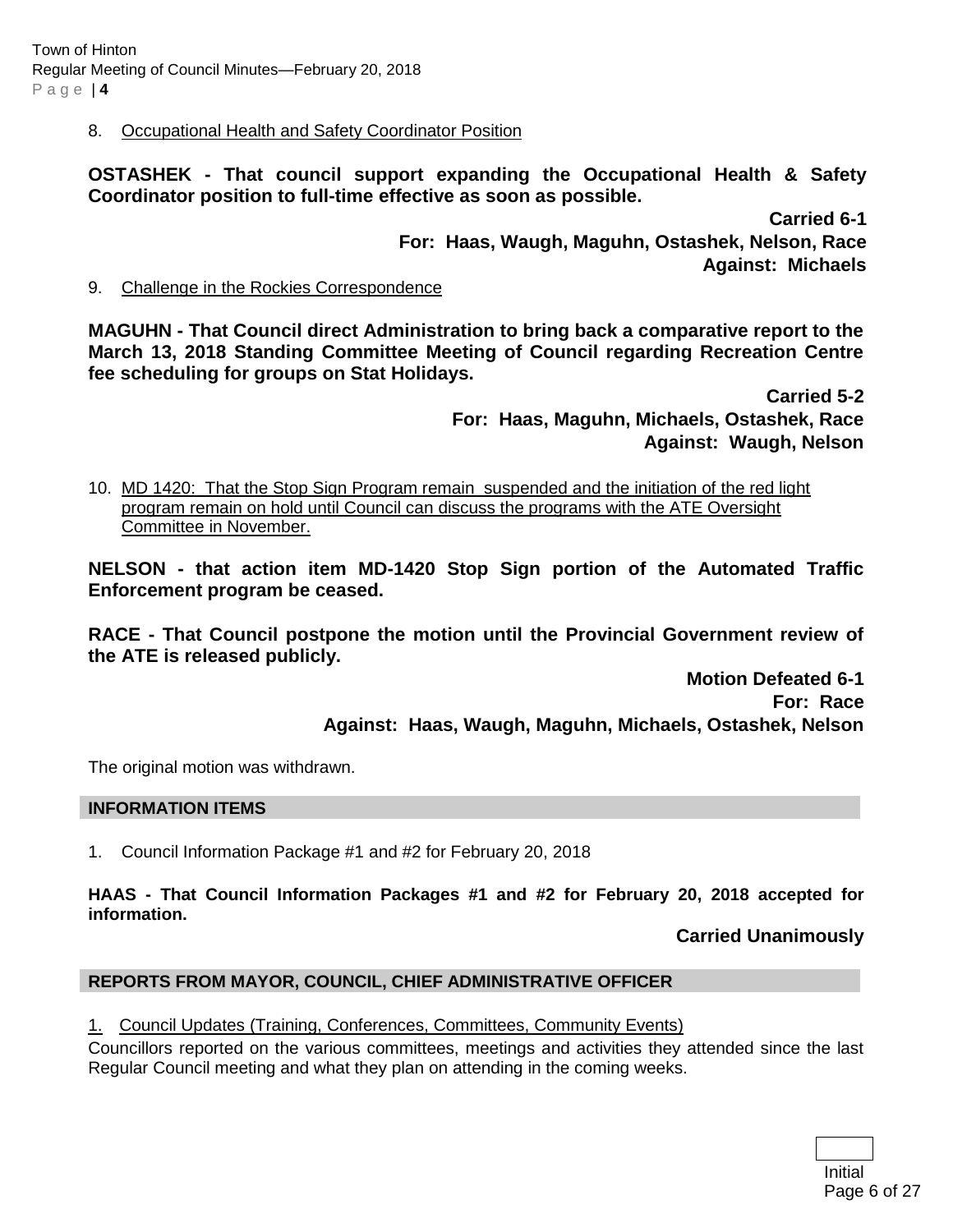Town of Hinton Regular Meeting of Council Minutes—February 20, 2018 P a g e | **5**

#### 2. Chief Administrative Officer Report

Stephane Labonne, Chief Administrative Officer, provided an update on administrative matters.

3. Administrative Inquiries

There were no Administrative Inquiries.

#### **NOTICES OF MOTION**

Council did not present any Notices of Motion.

#### **IN CAMERA**

**OSTASHEK - That the Regular Meeting of Council move In Camera.**

The time was 7:00 p.m.

**OSTASHEK - That the Regular Meeting of Council move out of In Camera.**

**Carried Unanimously**

**Carried Unanimously**

The time was 7:55 p.m.

#### CAO Recruitment

**NELSON - That Council accept the letter of resignation from CAO Stephane Labonne, dated February 8, 2018.**

**Carried Unanimously**

**RACE - That Council approve the CAO's last day of March 16, 2018.**

**Carried Unanimously**

**OSTASHEK - That Council approve the CAO Recruitment Committee Terms of Reference as presented.**

**Carried Unanimously**

**CARRIED**

#### **ADJOURNMENT**

**NELSON - That the Regular Meeting of Council adjourn.**

The time was 7:57 p.m.

Mayor

Director of Corporate Services

\_\_\_\_\_\_\_\_\_\_\_\_\_\_\_\_\_\_\_\_\_\_\_\_\_\_\_\_\_\_\_\_\_\_

\_\_\_\_\_\_\_\_\_\_\_\_\_\_\_\_\_\_\_\_\_\_\_\_\_\_\_\_\_\_\_\_\_\_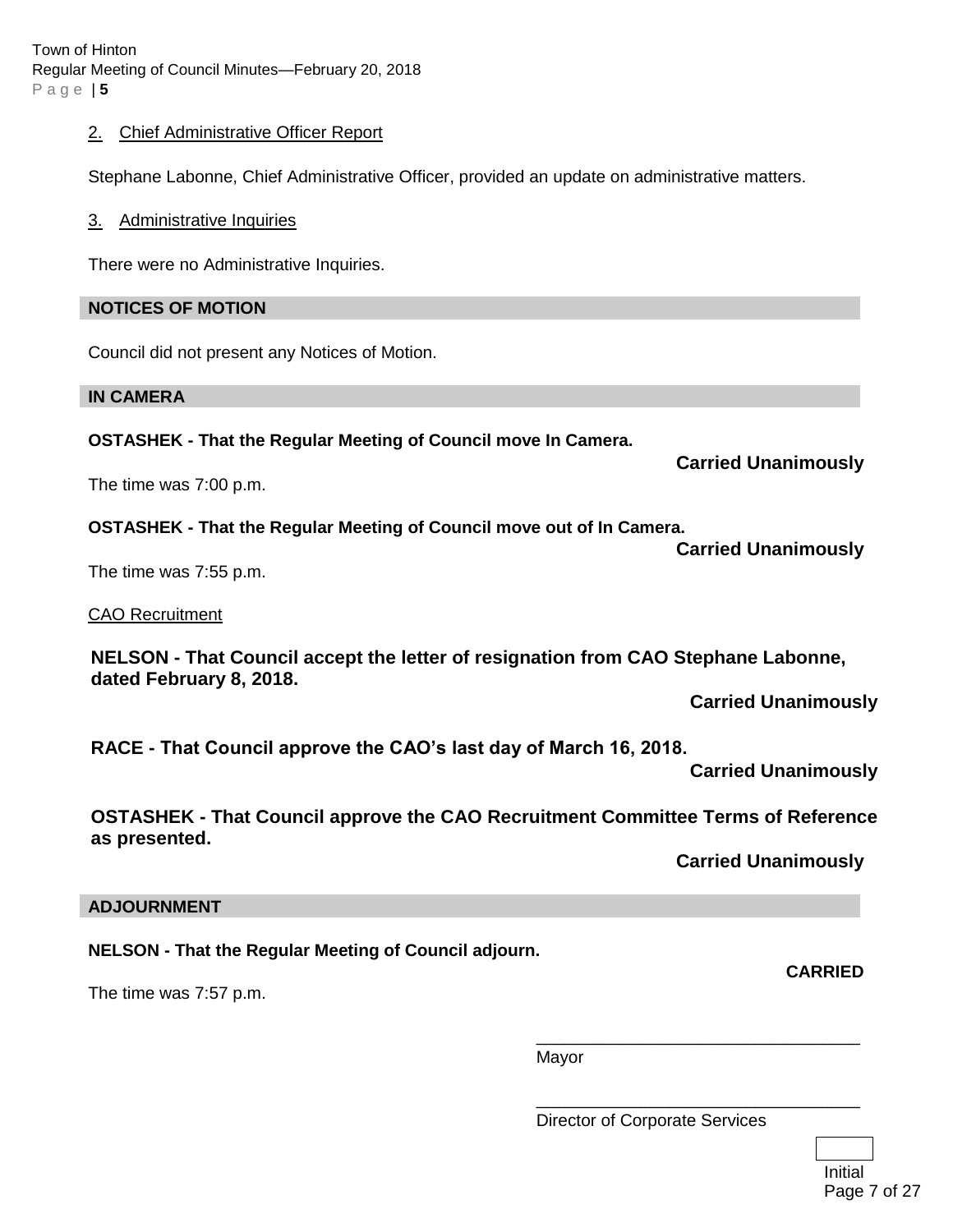



# **TOWN OF HINTON**

Minutes of the Standing Committee Meeting held February 27, 2018 Committee Room

#### **Present:**

Mayor Marcel Michaels, Councillors Trevor Haas, Ryan Maguhn, Dewly Nelson, Albert Ostashek, JoAnn Race, Tyler Waugh

#### **Also in Attendance:**

Stephane Labonne, Chief Administrative Officer, Denise Parent, Director of Corporate Services, Laura Howarth, Director of Community Services, Wendy Jones, Director of Planning & Development, Emily Olsen, Communications & Strategic Advisor, Carla Fox, Senior Project Lead, Wendy Anderson, Executive Assistant

*Refer to the Standing Committee Meeting Agenda package for* **[February 27, 2018](https://www.hinton.ca/ArchiveCenter/ViewFile/Item/2292)** *for detailed background information.*

#### **ORDER**

Deputy Mayor Ostashek called the Standing Committee meeting to order. The time was 4:01 p.m.

#### **ADOPTION OF AGENDA**

# **NELSON - That the Standing Committee Meeting Agenda of February 27, 2018 be accepted: Carried Unanimously**

#### **CITIZENS "MINUTE WITH COUNCIL"**

Michael Chidlaw spoke to Council on the documentation he received regarding the subdivision of land between Alder Drive and Drinnan Road. Residents were told in the past by Mayor and Council that the land would never be developed. A number of people were present at that meeting and believed the land would be designated park or park reserve.

Administration responded that at this time it is a subdivision request and not a rezoning. Administration is trying to support the landowner and the subdivision is being separated from the parcel of land. Ms. Jones indicated any rezoning would require Council's approval as well as a public hearing. Administration is looking to propose to Council to deem the lands as not developable.

Claire Kovacs, a resident of Drinnan Road, had sent an email to L. Walker regarding the subdivision. She would like to see the Town honour their earlier decision when the land was deemed undevelopable so that it remains as is. Ms. Kovacs indicated there is a great deal more noise with the clearing that has been done within the Town and feels the FireSmarting that has been done is a detriment to the habitat of deer and rabbits.

> Initial Page 8 of 27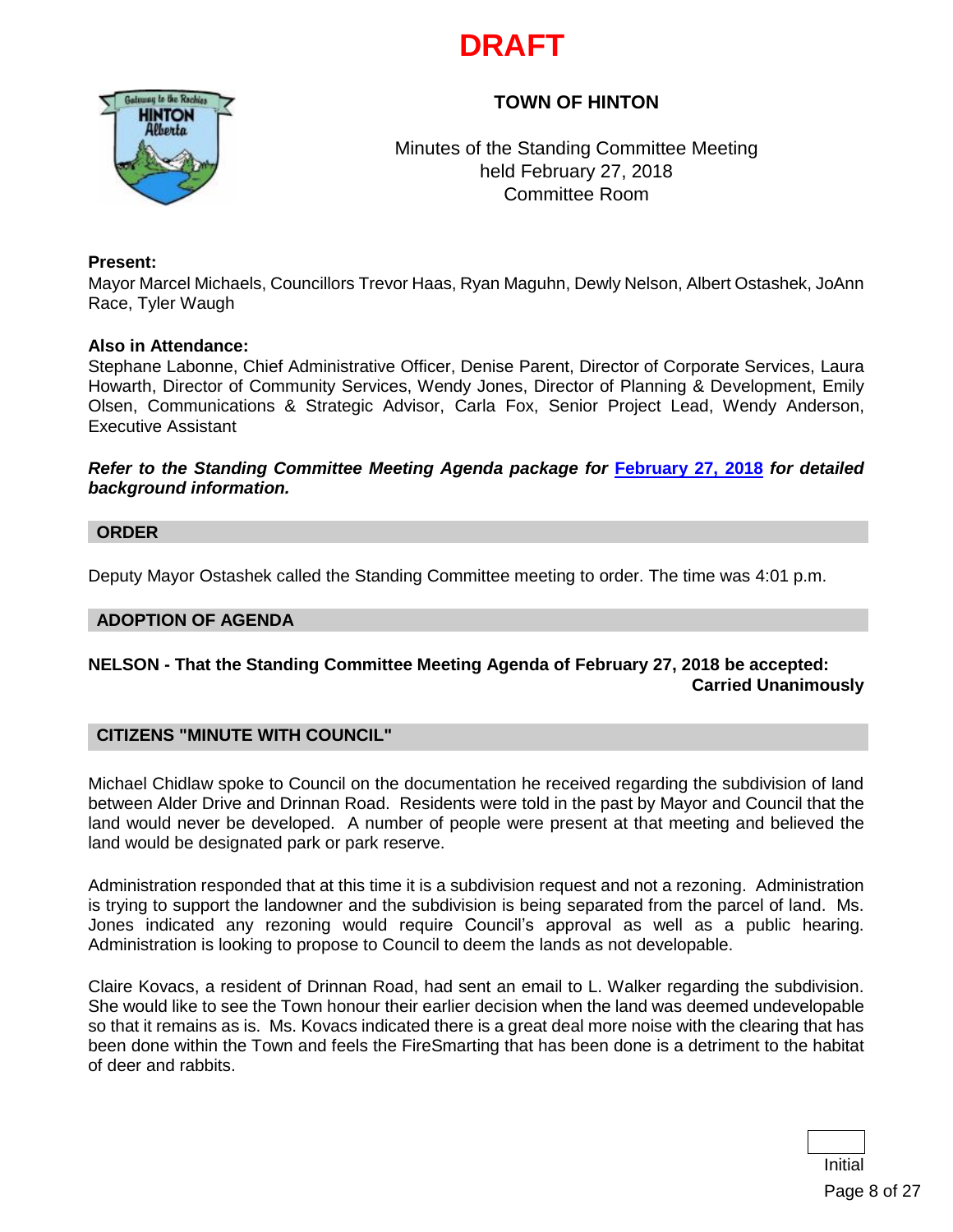Town of Hinton Standing Committee Meeting Minutes— February 27, 2018 P a g e | **2**

> Dino Brown, a resident of Drinnan Road, informed Council that he was deemed a steward of the land when Hazel Hart left Hinton. His concern is with the slope from Drinnan Road to Alder Drive which is approximately a 600-foot drop from his home. If this land is developed, infrastructure would be required for Drinnan Road.

#### **DELEGATIONS AND PRESENTATIONS**

#### Nature Based Recreation Tourism Committee

Jan Vasbottn spoke to Council about forming a committee for Hinton's Nature Based Recreation Tourism. He envisions a combined committee made up of people from the various groups in the area. Mr. Vasbottn provided Council with information on some of the committees he is/has been involved in and spoke to how these groups can work together for tourism opportunities for visitors which would move towards making Hinton a destination and not a pass-through.

Mr. Vasbottn is requesting help from Council to form this committee and provide administrative support.

#### **ACTION AND DISCUSSION ITEMS**

#### 1. **2018 Budget Debrief and 2019 Annual Report & Budget Schedule**

# **MAGUHN - That Council direct Administration to bring forward the 2019 Annual Reporting and Budget Schedule draft to the March 6, 2018 Regular Council.**

#### **Consensus Achieved 7-0**

#### **2. Hinton Recreation Centre**

Deputy Mayor Ostashek called a break at 6:25 p.m. The Standing Committee meeting resumed at 6:39 p.m.

**NELSON - That Council accept the Recreation Centre Feasibility Study as information.** 

**Consensus Not Achieved 2-5 For: Nelson, Waugh Against: Haas, Maguhn, Ostashek, Michaels, Race**

**MAGUHN - That Council direct Administration to develop a detailed project work implementation plan and budget to be brought forward to the April 10, 2018 Standing Committee meeting.**

**Consensus Achieved 6-1 For: Haas, Maguhn, Ostashek, Michaels, Waugh, Race Against: Nelson**

**MICHAELS – that the meeting be extended beyond four hours.**

**Carried Unanimously**

**MICHAELS - That Council direct Administration to arrange a special Recreation Centre meeting prior to April 10, 2018 for the purposes of procedure, next steps, scope of vision.**

Initial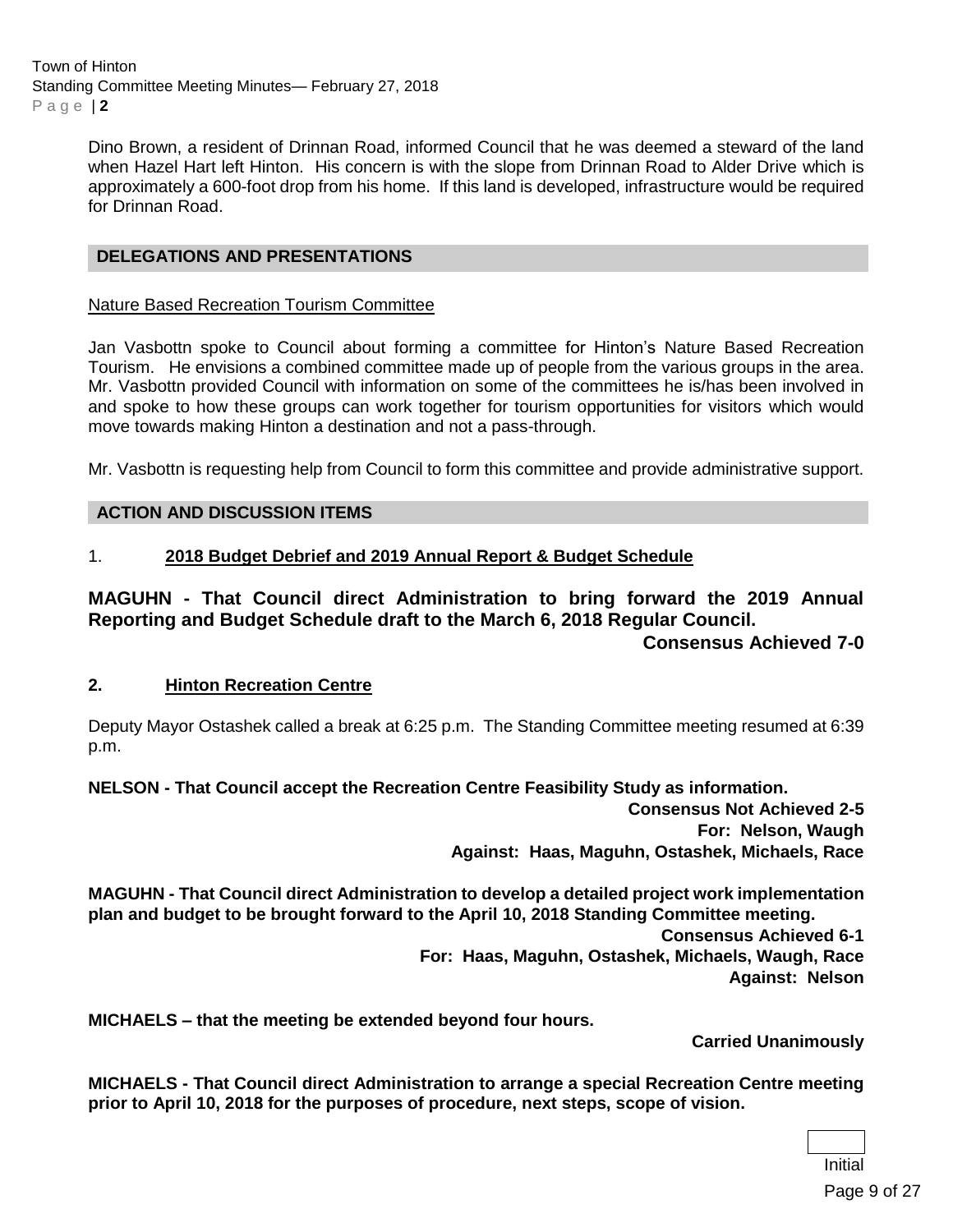**Consensus Achieved 7-0**

#### **ADDITIONAL INFORMATION**

- 1. Urgent Matters from Council
- 2. Chief Administrative Officer Status Report

#### **MICHAELS - That the Council Action Pending list be brought to the March 27, 2018 Standing Committee meeting for discussion.**

**Consensus Achieve 7-0**

3. Executive Assistant Logistics Information

### **IN CAMERA**

**NELSON - That the Standing Committee Meeting of Council move In Camera.**

The time was 8:34 p.m.

**MICHAELS - That the Standing Committee Meeting of Council move out of In Camera.**

The time was 11:34 p.m.

#### **ADJOURNMENT**

**MAGUHN - That the Standing Committee meeting adjourn.**

The time was 11:36 p.m.

Deputy Mayor

Director of Corporate Services

\_\_\_\_\_\_\_\_\_\_\_\_\_\_\_\_\_\_\_\_\_\_\_\_\_\_\_\_\_\_\_\_\_\_

\_\_\_\_\_\_\_\_\_\_\_\_\_\_\_\_\_\_\_\_\_\_\_\_\_\_\_\_\_\_\_\_\_\_



**Carried Unanimously**

**Carried Unanimously**

**Carried Unanimously**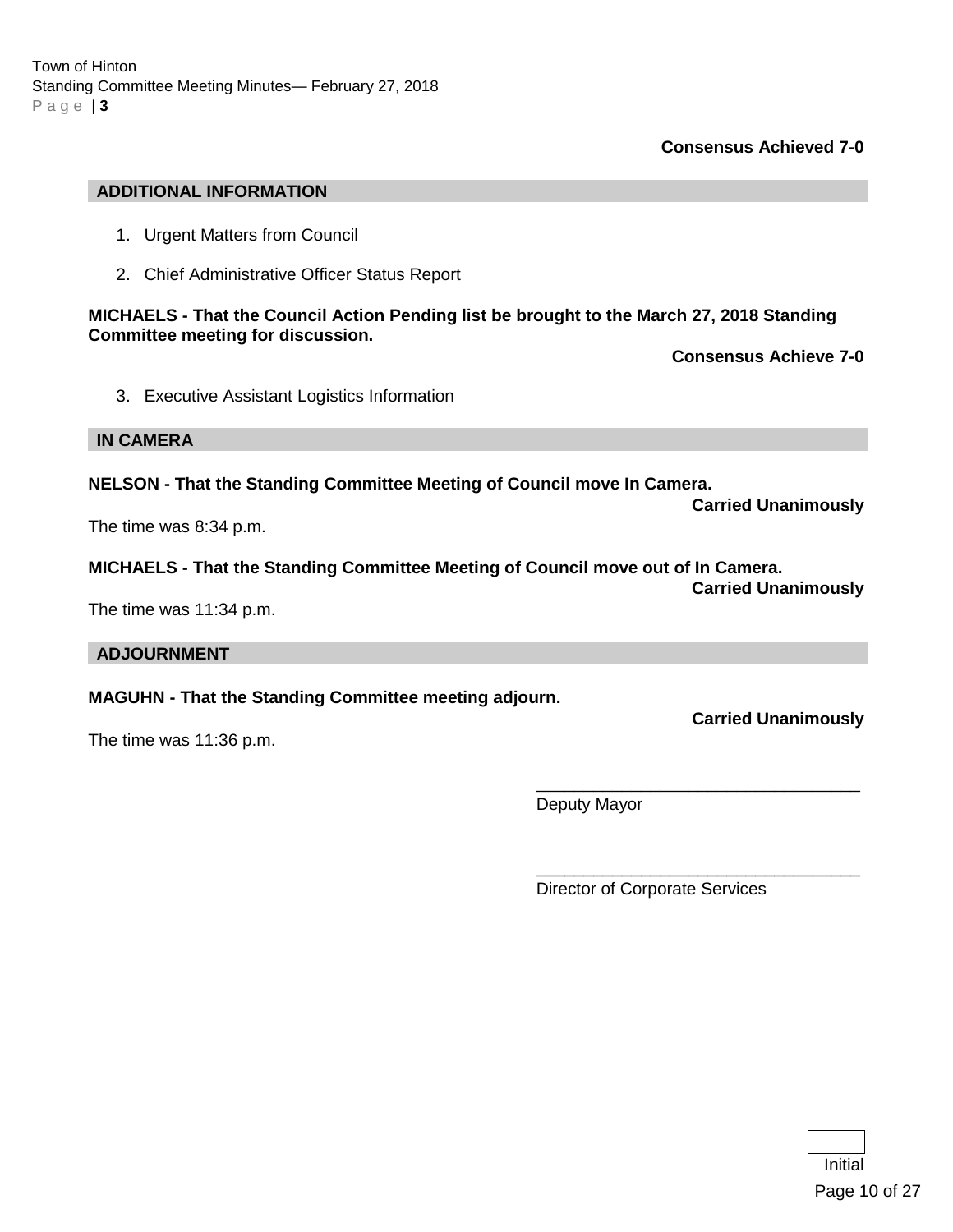

# **Automated Traffic Enforcement (ATE) Oversight Committee 1st Quarter Update January – March 2018**

Presented By Todd Martens Fire Chief / Protective Services Manager and S/SGT Chris Murphy

March 05, 2018 Regular Council Meeting



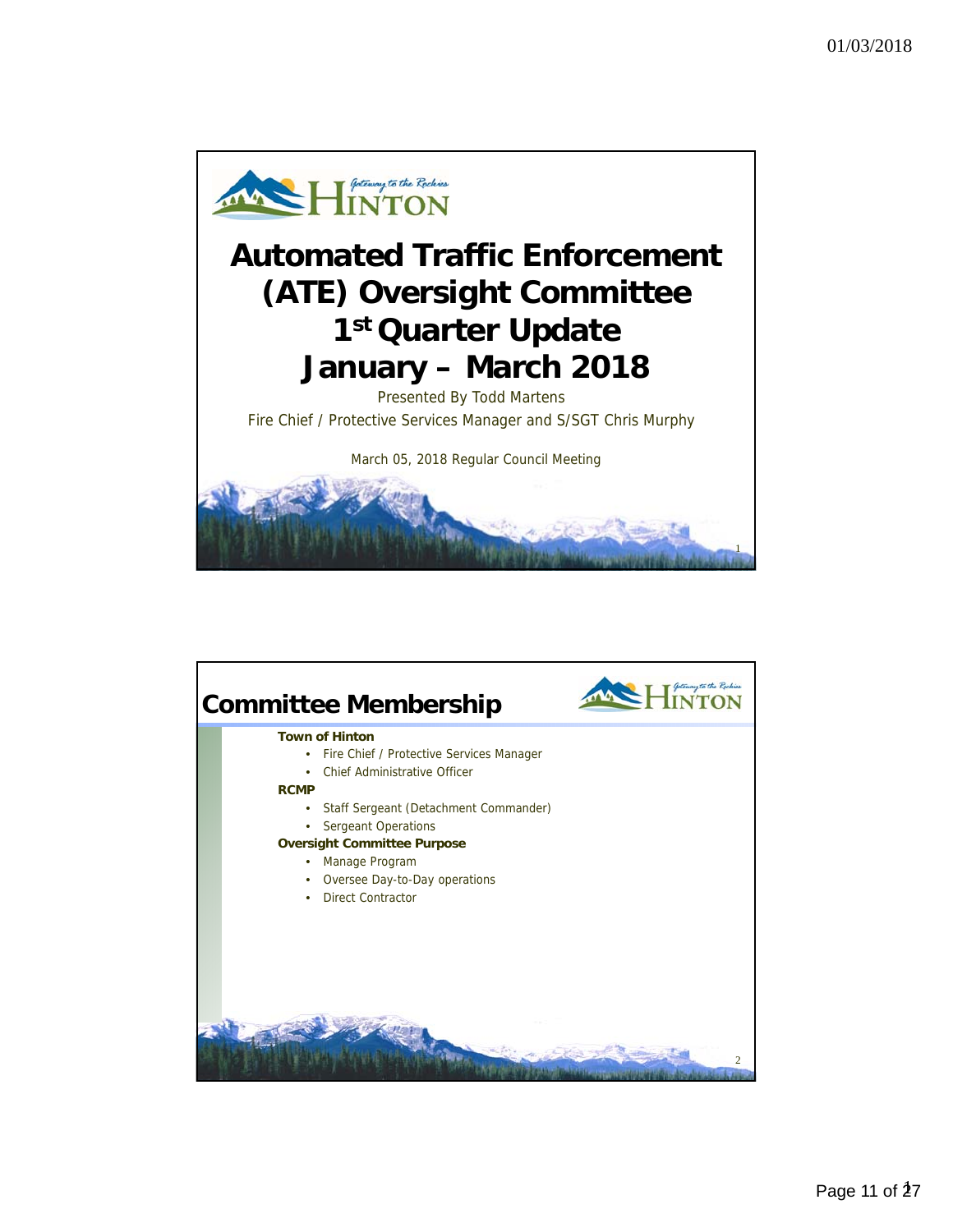

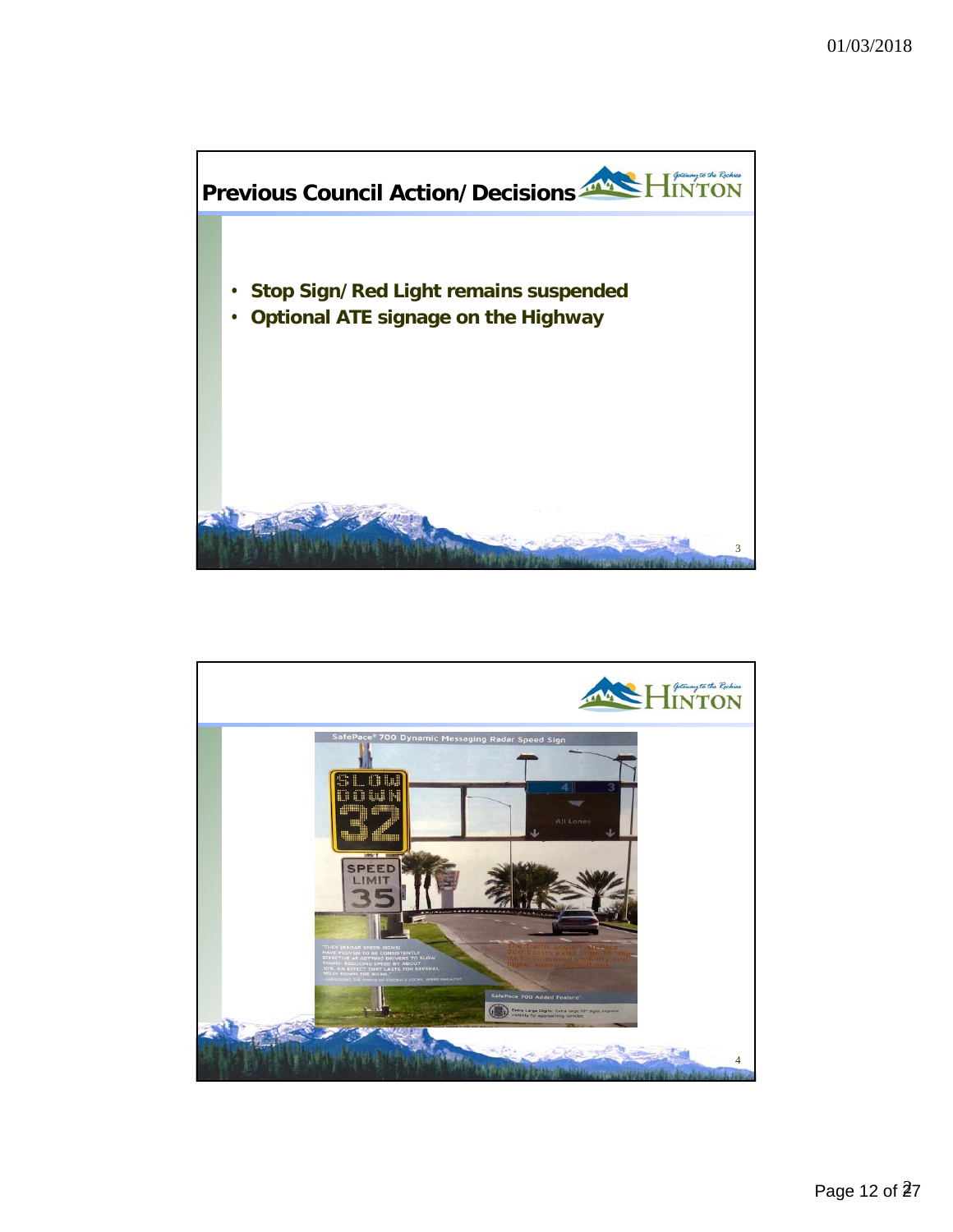

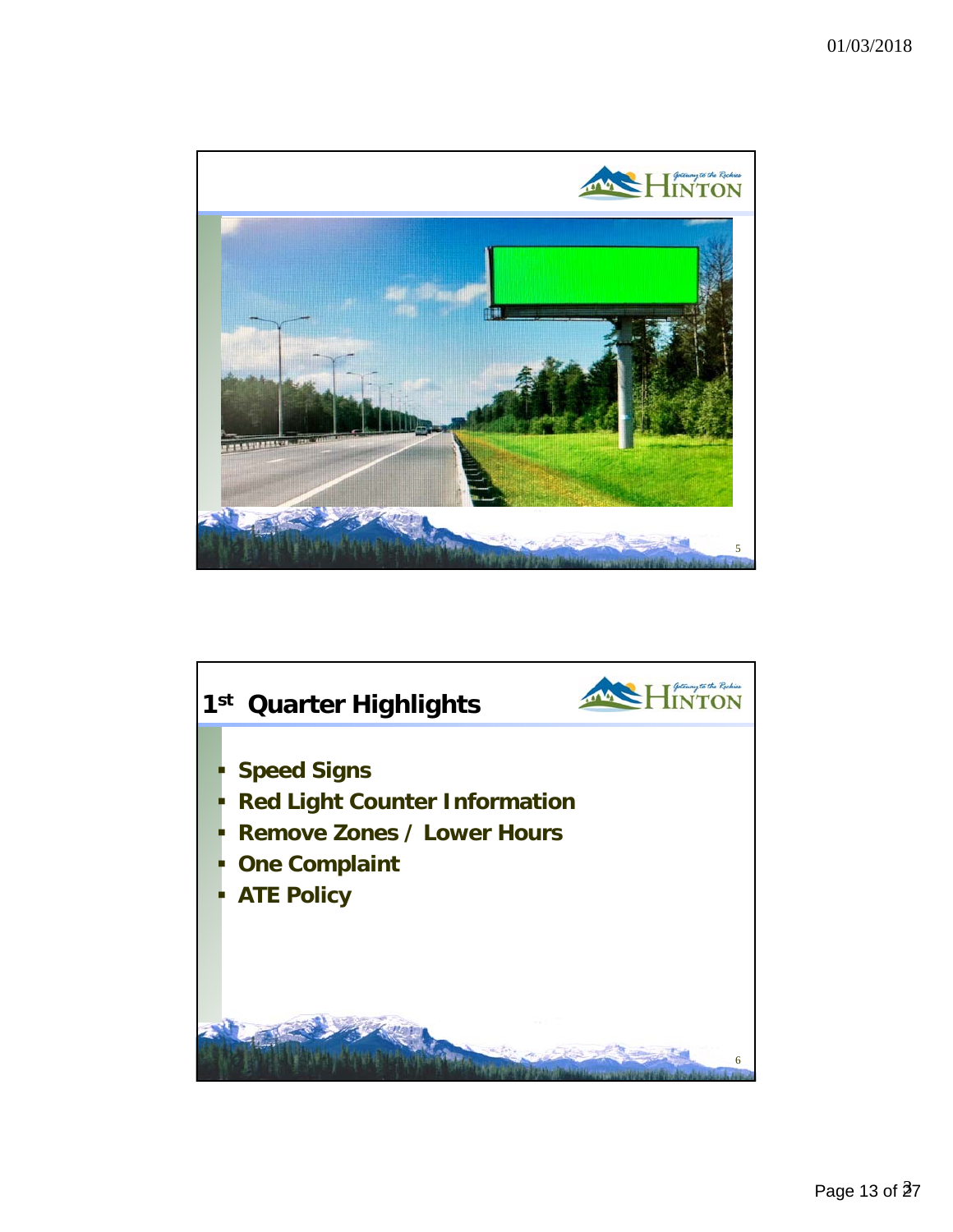|      | Hinton ATE Violations per Hour                    |                            |               |                   |                                  |             |                    |
|------|---------------------------------------------------|----------------------------|---------------|-------------------|----------------------------------|-------------|--------------------|
|      | School / Playground Zones                         |                            |               |                   |                                  |             |                    |
| Zone | Location                                          | <b>Violations</b>          | <b>Hours</b>  |                   | # per Hour Speed Limit Avg Speed |             | Avg Penalty        |
| 624  | Tamarack Avenue NB at or near Crescent Valley Sch | $\overline{a}$             | 11.33         | 0.2               | 30                               | 41.5        | \$110.00           |
| 626  | Hardisty Avenue EB at or near Crescent Valley Sch | $\Omega$                   | 2.02          | 0.0               | 30                               | 0.0         | \$0.00             |
| 628  | Maligne Drive NB at or near Fr. G. Redmond School | $\Omega$                   | 0.53          | 0,0               | 30                               | 0,0         | \$0.00             |
| 629  | McLeod Avenue EB at or near Mountain View School  | 3                          | 6.07          | 0.5               | 30                               | 41.7        | \$110.33           |
| 630  | McLeod Avenue WB at or near Mountain View Scho.   | A                          | 5.13          | 0.8               | 30                               | 42.5        | \$113.25           |
|      |                                                   | 9                          | 25.08         | 0.4               |                                  |             |                    |
|      | <b>Speed Zones</b>                                |                            |               |                   |                                  |             |                    |
| Zone | Location                                          | <b>Violations</b>          | <b>Hours</b>  |                   | # per Hour Speed Limit Avg Speed |             | <b>Avg Penalty</b> |
| 601  | Highway 16 WB at or near Dow Drive                | 41                         | 42.37         | 1.0               | 80                               | 99.4        | \$164.05           |
| 603  | Highway 16 EB at or near Parks West Mall          | $\mathbf{Q}$               | 8.80          | 1.0               | 70                               | 88.4        | \$154.78           |
| 605  | Highway 16 EB at or near McArdell Drive           | 177                        | 43.82         | 4.0               | 80                               | 98.1        | \$152.11           |
| 612  | Highway 16 WB at or near Parks West Mall          | 17                         | 22.85         | 0.7               | 70                               | 84.9        | \$127.59           |
| 619  | Switzer Drive WB at or near Hinton Curling Club   | $\overline{z}$             | 7.05          | 1.0               | 60                               | 75.4        | \$130.29           |
| 633  | Mountain Street WB at or near Maligne Drive       | 2                          | 7.45          | 0.3               | 50                               | 67.5        | \$146,50           |
| 634  | Mountain Street EB at or near Fairfax Drive       | $\overline{3}$             | 23.50<br>1.03 | O.1<br>O.O        | 50<br>50                         | 63.7<br>0.0 | \$117.00<br>\$0.00 |
| 635  | Mountain Street WB at or near Seabolt Drive       | $\circ$                    | 4.00          | 0.3               | 50                               | 63.0        | \$115.00           |
| 637  | Mountain Street WB at or near Ceal Square         | $\Omega$                   | 3.50          | 0.0               | 50                               | 0.0         | \$0.00             |
| 638  | Mountain Street EB at or near Ceal Square         | 257                        | 164.37        | 1.6               |                                  |             |                    |
|      | <b>Total Hours Operated</b>                       | <b>Total Violations</b>    |               |                   |                                  |             |                    |
|      | 13% in School / Playground Zones                  | <b>Speed</b><br>Ston       | Hours.        | <b># per Hour</b> |                                  |             |                    |
|      | 87% in Speed Zones                                | $\ddot{\mathbf{o}}$<br>266 | 189.45        | 1.4               |                                  |             |                    |
|      | 0% in Stop Sign / Red Light Zones                 |                            |               |                   |                                  |             |                    |

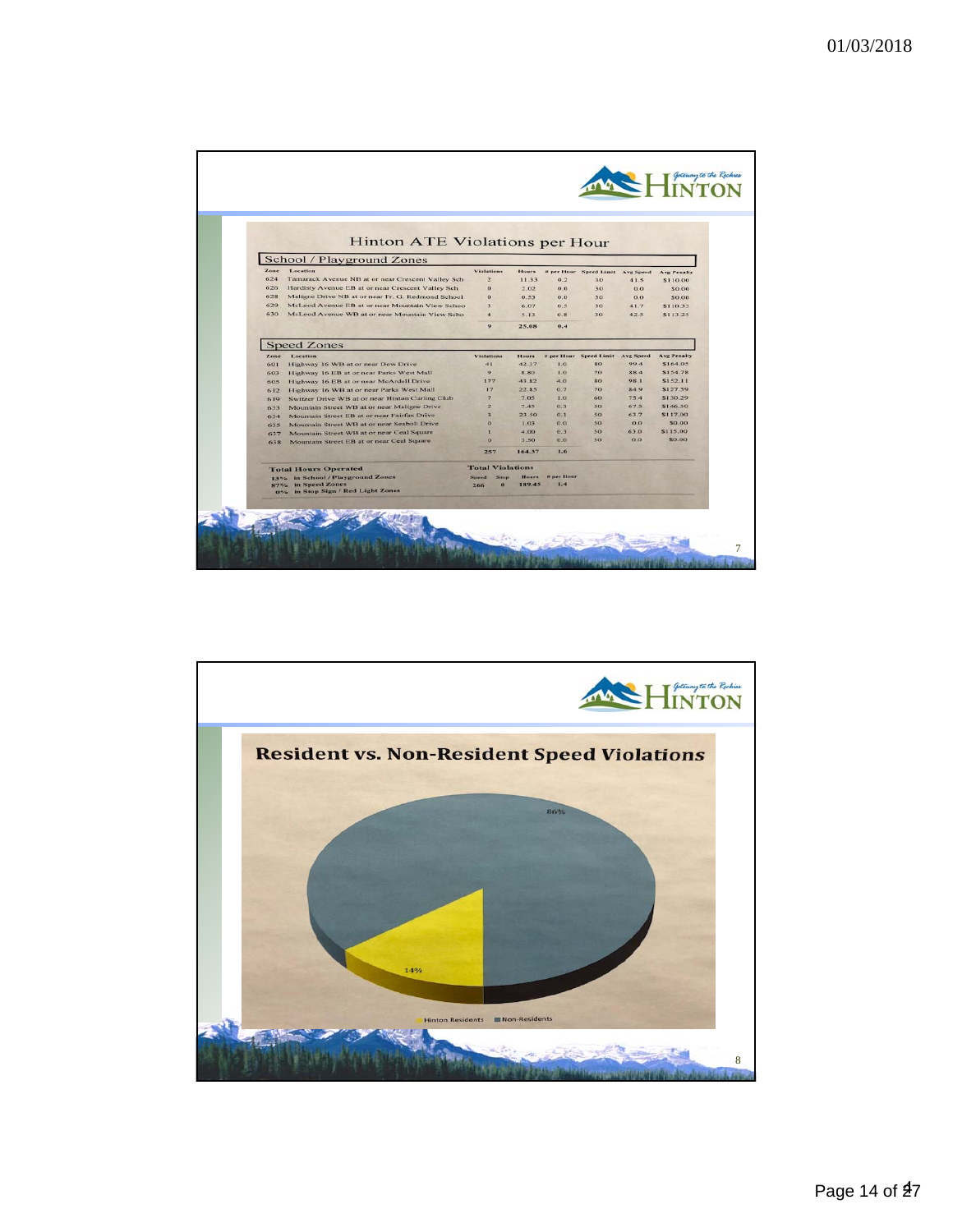

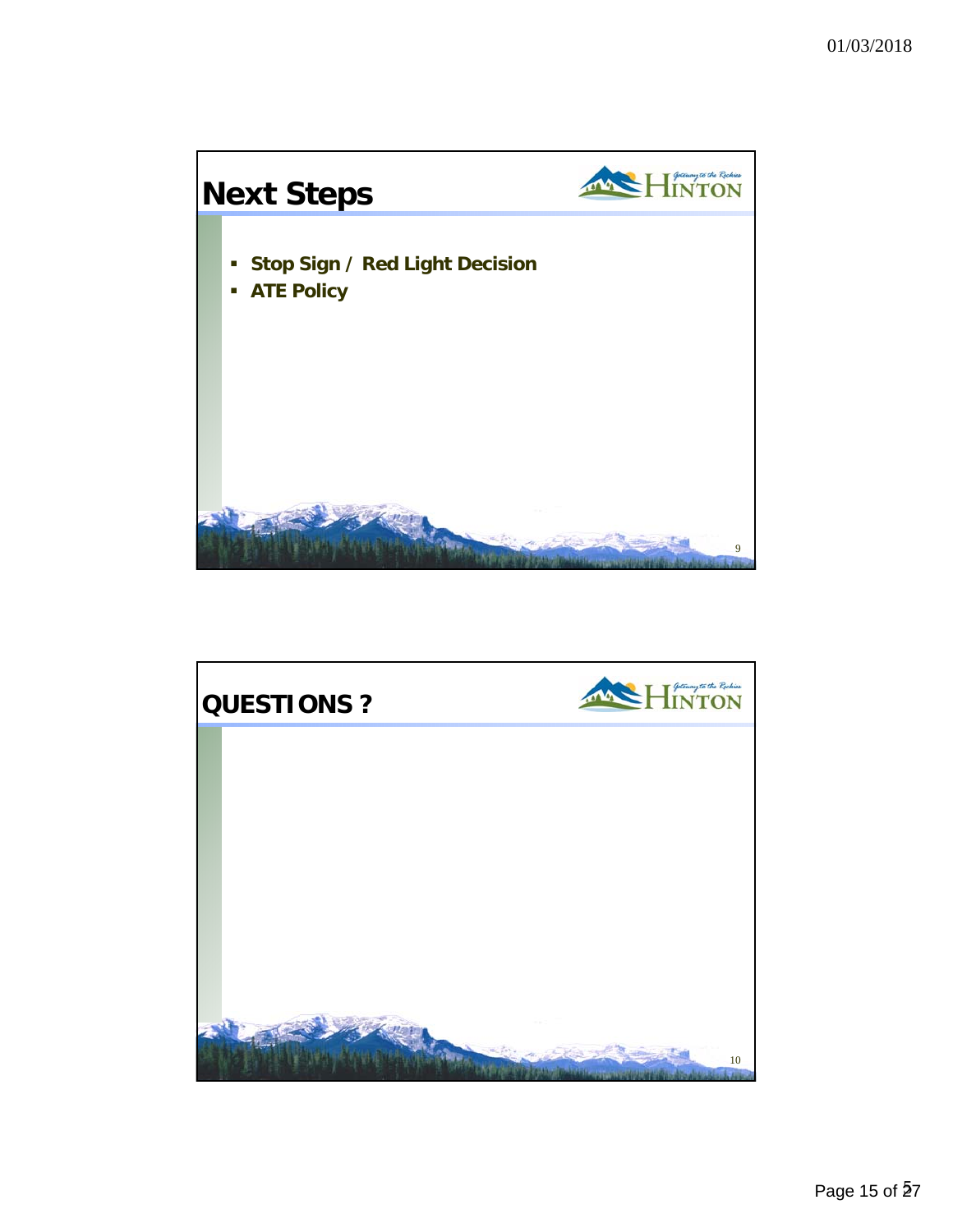

# **TOWN OF HINTON REQUEST FOR DECISION**

| <b>DATE:</b>        | February 28th, 2018                              |
|---------------------|--------------------------------------------------|
| TO:                 | REGULAR MEETING OF COUNCIL OF MARCH 6TH, 2018    |
| FROM:               | Carla Fox, Senior Project Lead                   |
| <b>APPROVED BY:</b> | Stephane Labonne, Chief Administrative Officer   |
| RE:                 | <b>Annual Reporting and 2019 Budget Schedule</b> |
|                     |                                                  |

#### **Recommendation:**

*That Council approve the Annual Reporting and 2019 Budget Schedule as presented.*

#### **Concluding Statement**

Administration believes that the Annual Reporting and 2019 Budget Schedule presented, meets all Legislative requirements as well as the needs of Council, Administration and Residents.

#### **Conformance of recommendation to existing laws and Hinton Council plans**

| <b>Conforms with:</b>                              | Yes/No/<br><b>Partial</b> | <b>Comments</b>                                                                                                                                                                                                                                                                                                        |
|----------------------------------------------------|---------------------------|------------------------------------------------------------------------------------------------------------------------------------------------------------------------------------------------------------------------------------------------------------------------------------------------------------------------|
| <b>Municipal and Provincial</b><br>Laws            | <b>Yes</b>                | The MGA Sections states in Section 5 Division 3 153 (a) $-$<br>that Councillor's general duties include<br>the<br>states<br>consideration and welfare and interests of the municipality as<br>a whole and to bring to council's attention anything that would<br>promote the welfare or interests of the municipality. |
| <b>Community Sustainability</b><br><b>Plan</b>     | Yes                       | The Budget Schedule presented supports the Community<br>Sustainability Plan.                                                                                                                                                                                                                                           |
| <b>Council's Strategic Plan</b>                    | Yes                       | The Town of Hinton and Members of Council partake in a<br>strategic planning session to set priorities, goals, objectives,<br>and strategic initiatives to ensure that a plan in developed and<br>followed in order to be accountable to its citizens in an open,<br>efficient and financially sound manner.           |
| Long Term Capital Plan or<br><b>Adopted budget</b> | Yes                       | The Budget Schedule presented supports the Long Term<br>Capital planning initiative.                                                                                                                                                                                                                                   |

#### **Background / Introduction**

This item is before Council to review and approve an annual reporting and budget deliberation process that will meet the needs of Town Council, Administration and Residents.

During the Standing Committee Meeting held on February 27<sup>th</sup>, 2018 direction was provided to bring forward the Draft Annual Reporting and 2019 Budget Schedule.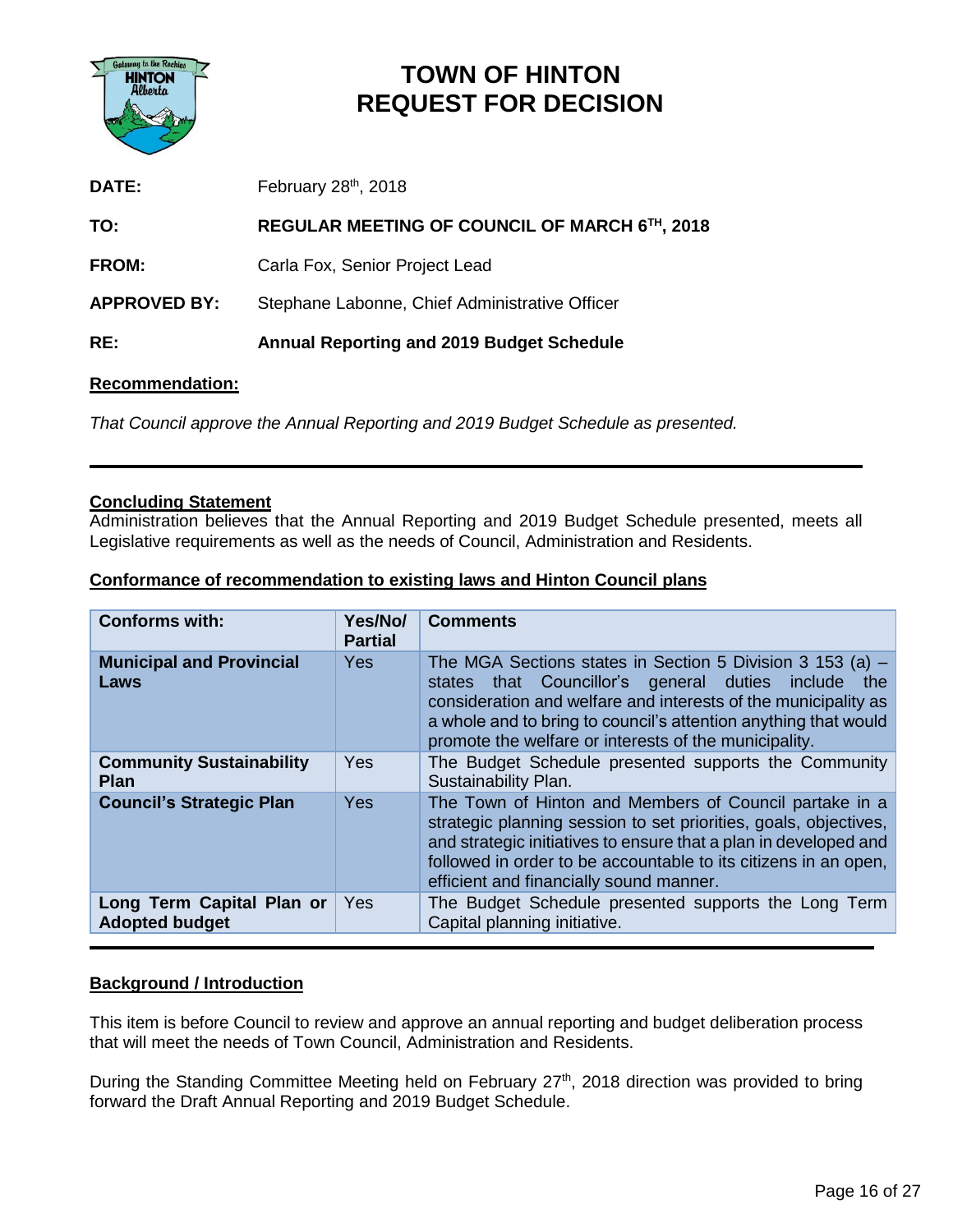Each year Council and Administration participate in a strategic planning and budget deliberation process. This process requires a significant investment of time, which also takes into consideration public engagement opportunities throughout, to ensure a comprehensive and transparent process.

It is the desire of Council and Administration to finalize the budget deliberation process by December and have an approved budget prior to yearend. This timeline commitment allows Administration to move into a new year with an approved operating and capital budget. It is understood that there may be unforeseen circumstance that may affect this timeline, however any significant timeline changes will be presented to Council and every effort will be made by Council and Administration to ensure a timely process.

## **Options**

- 1. That Council approves the Annual Reporting and 2019 Budget Schedule as presented.
- 2. That Council amend the Annual Reporting and 2019 Budget Schedule and direct Administration to bring back to the next Regular Meeting of Council.
- 3. That Council refer the proposed Annual Reporting and 2019 Budget Schedule to a standing committee for further deliberation.

#### **Administration Assessment of Options and Conclusion**

This Annual Reporting and 2019 Budget Schedule, supported by Council and Administration, provides clear direction and expectations to guide the planning and budgeting process. The schedule identifies specific public engagement opportunities, Administration preparation time, as well as special Council meetings with achievable timelines. Administration recommends that this schedule be approved as presented.

#### **Attachment(s***)*

A. Annual Reporting and 2019 Budget Schedule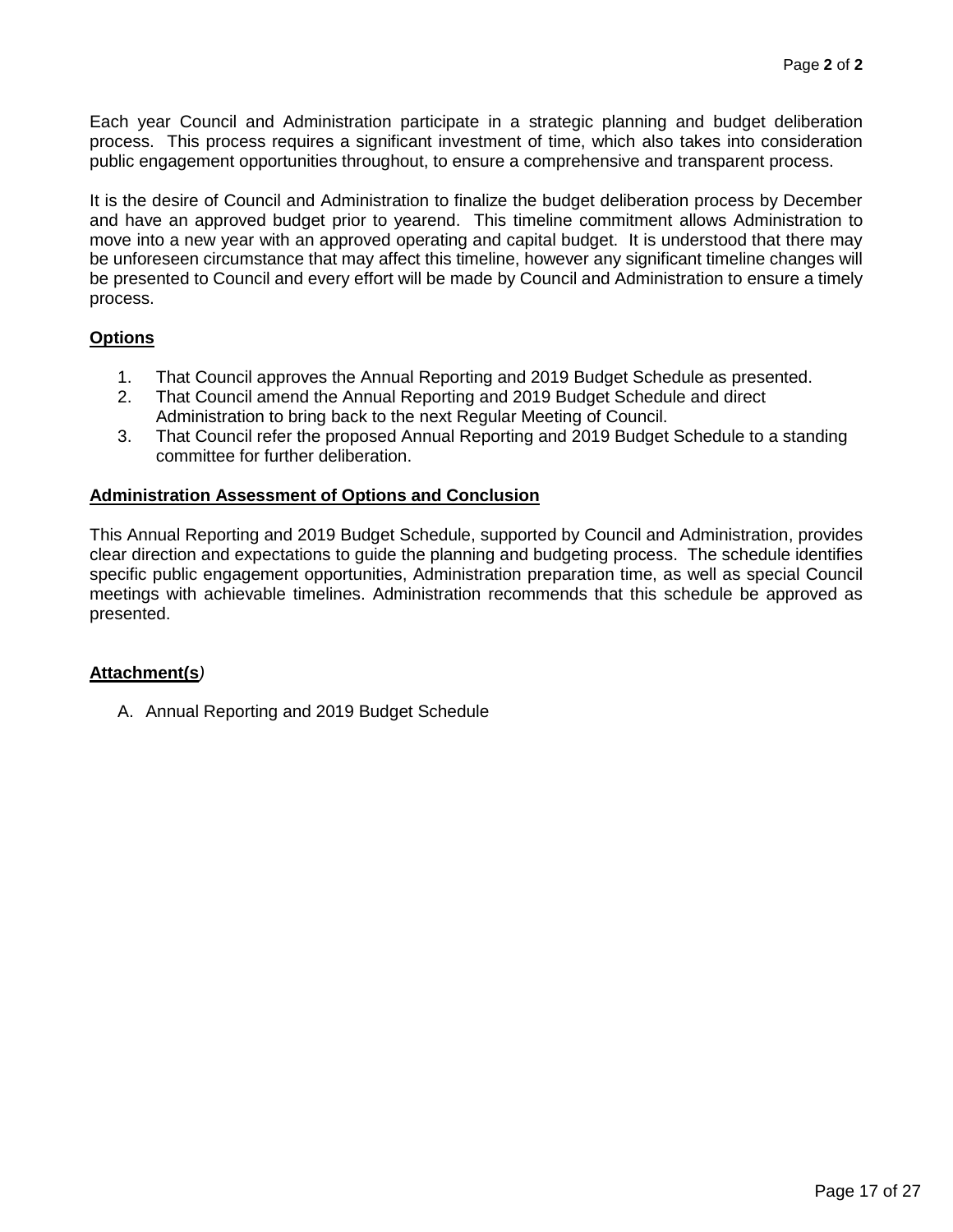# **Attachment A**

# **Annual Reporting and 2019 Budget Schedule**

| <b>Date</b>                                                                | <b>Activity</b>                                                                                                                                                                                                                                                       | <b>Responsibility/Meeting</b>                                           |
|----------------------------------------------------------------------------|-----------------------------------------------------------------------------------------------------------------------------------------------------------------------------------------------------------------------------------------------------------------------|-------------------------------------------------------------------------|
|                                                                            |                                                                                                                                                                                                                                                                       |                                                                         |
| Step 1 (Date may<br>vary depending on<br>year, usually in early<br>Spring) | <b>Strategic Planning Session of Council</b><br>(Set Strategic Plan in Year 1 of Council term.)<br>(Review Annually over next 3 years of term.)                                                                                                                       | <b>Council Special Meeting with</b><br><b>Administration Support</b>    |
| Feb/March 2018                                                             | <b>Administration working on:</b><br>- Identifying actions for Council's<br>strategic initiatives.                                                                                                                                                                    | Administration                                                          |
| April 2018                                                                 | <b>Strategic Plan</b><br>- Review of Divisions Action Items,<br>timelines and financial Impact.                                                                                                                                                                       | <b>Committee Meeting of Council</b>                                     |
| May 2018<br>(Beginning)                                                    | Preliminary budget discussion given<br>1)<br>by Finance to address:<br>- Impact of Strategic Initiatives,<br>- Services Levels, and<br>- Initiate Four-Year Budget Process<br>Decide what type of public<br>2)<br>engagement to undertake.                            | <b>Special Council Meeting</b>                                          |
| May 2018                                                                   | <b>Public Consultation</b>                                                                                                                                                                                                                                            | Council with Admin Support                                              |
| May 2018                                                                   | <b>Administration Working on:</b><br>- Recreation Fee Review                                                                                                                                                                                                          | Administration/Council                                                  |
| $May - August$<br>2018                                                     | <b>Division/Department Presentations</b><br>providing:<br>- Operations & Capital Update<br>- Review Strategic Plan Actions & Impact<br>- Identify Operational & Capital Needs<br>- Service Level Enhancements<br>(Presentations spread over a 3-month period.)        | May be held as a Special Council<br><b>Meeting or Committee Meeting</b> |
| July-Aug 2018                                                              | <b>Administration Working On:</b><br>Long-term Capital Planning<br>- Start Process<br>- Review Master Plans<br>- Reserve/Funding Strategy<br>(Direction provided by Council's prev. meetings.)                                                                        | Administration/Council as Required                                      |
| August 2018                                                                | <b>Administration Working On:</b><br>1. Capital - Project Business Case<br>2. Service Level<br>- Implement Operational Changes<br>Required<br>3. Property Taxation Implication<br>4. Four-Year Budget Projection<br>(Direction provided by Council's prev. meetings.) | Administration/Council as Required                                      |
| October 2018<br>(Beginning)                                                | Presentations from - Library, Museum,<br>PAV, Chamber of Commerce, Etc.                                                                                                                                                                                               | <b>Council Committee Meeting</b>                                        |
| October 2018                                                               | <b>Administration Develop Draft Budget</b>                                                                                                                                                                                                                            | Administration                                                          |
| November 2018<br>(Beginning)                                               | <b>Executive Present Draft Budget</b><br>- Operational Budget<br>- Capital Budget                                                                                                                                                                                     | <b>Special Council Meeting</b><br>(May require 2 meetings)              |
| November 2018<br>(Beginning)                                               | <b>Public Consultation</b>                                                                                                                                                                                                                                            | <b>Special Council Meeting</b>                                          |
| December 2018                                                              | <b>Council Budget Deliberations</b><br>- Finalize Budget prior to December 31st                                                                                                                                                                                       | <b>Special Council Meeting</b><br>(May require 2 meetings)              |
| January 2019                                                               | <b>Budget Presentation to Public</b>                                                                                                                                                                                                                                  | <b>Administration &amp; Council Meeting</b>                             |
| January 2019                                                               | 2019 Utilities Bylaw                                                                                                                                                                                                                                                  | <b>Administration &amp; Council Meeting</b>                             |
| April 2019                                                                 | <b>Financial Statement &amp; Annual Report</b><br>- Presentation to Council                                                                                                                                                                                           | <b>Administration &amp; Council Meeting</b>                             |
| April 2019                                                                 | 2019 Tax Rate Bylaw                                                                                                                                                                                                                                                   | <b>Administration &amp; Council Meeting</b>                             |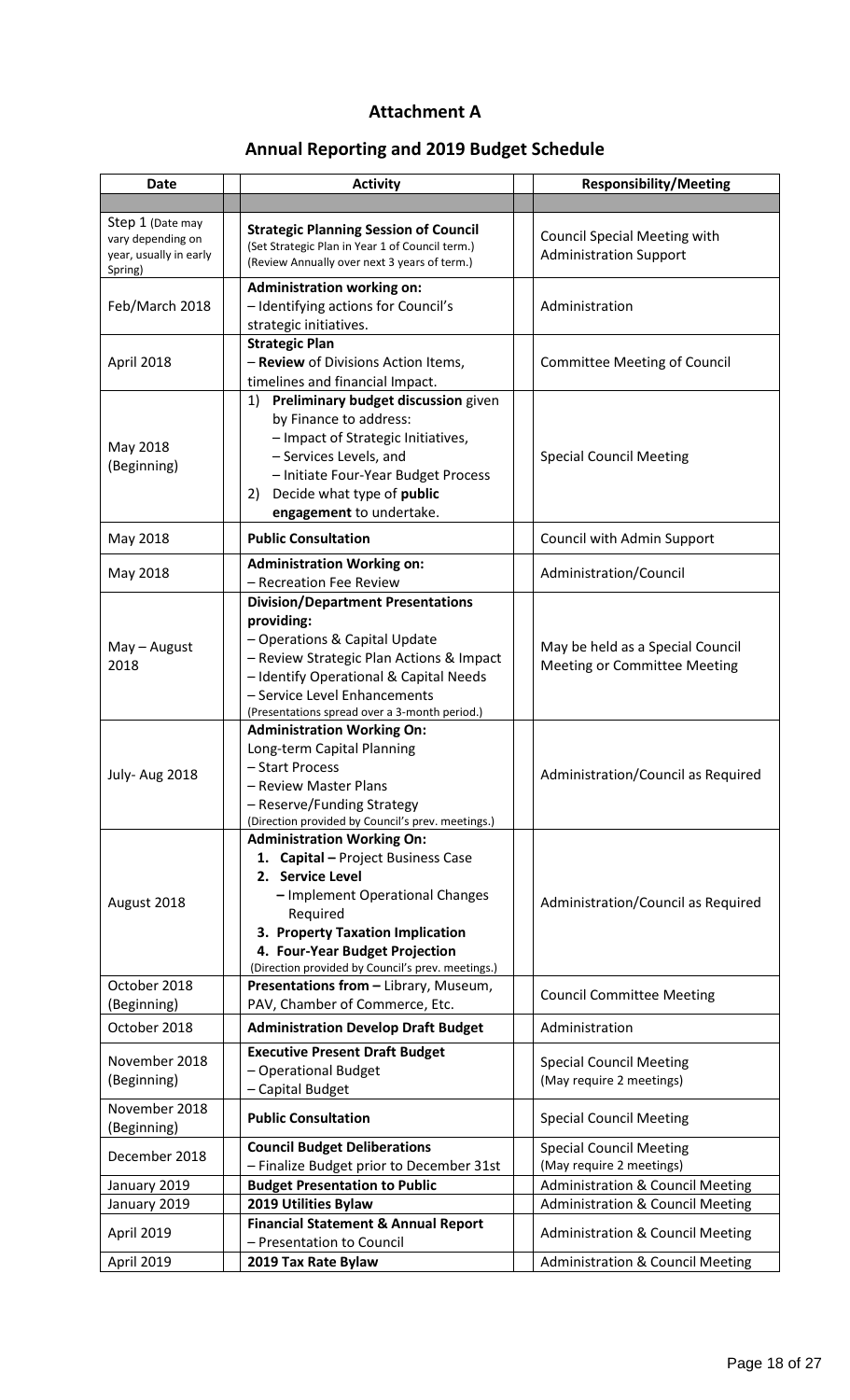

**Date:** February 26, 2018 **To:** Regular Meeting of Council of March 6, 2018 **From:** Wendy Jones, Director of Planning and Development **Approved By:** Stephane Labonne, Chief Administrative Officer **RE: Performing Arts Venue Project Close Out Formerly Operating As the West Fraser Guild Performing Arts Theatre of Hinton**

At the December 1, 2015, Regular Council Meeting, Council approved advancing the performing arts venue as a full build out costing up to \$6 million, with any shortfall in funding (once grants, sponsorships, community fundraising are maximized) be covered by a 4.5 million debenture.

The Performing Arts Theatre of Hinton (PATH) project was designed, constructed and commissioned to provide:

- a fully functional performing arts venue and cinema while maintaining multi-use space and retractable seating for 162 patrons; and
- construct a separate venue to support the operations of the displaced Potters Guild.

#### **Acquisition Approach:**

The Town of Hinton acquired the services of Jen-Col Construction Limited for the structural development of the building envelope. The theatre fit-out was acquired through a number of consultants and providers; Christie Lites, SDR Seating, Digital Edge Media Inc and Stage Door Technical. The procurement of this project was based on an open tender process.

Consulting services for project design and engineering were acquired through:

- ISL Engineering and Land Services Structural and Civil and Construction Management
- Schick Shiner and Associates Ltd. Venue's theatre and design requirements and considerations.
- Marshall Tittemore Architects Venue design, HVAC, Fire Sprinkler and Security Systems.

#### **Scope of work:**

The renovation and expansion of the facility included:

- Demolition of portions of the building to prepare for construction.
- Construction of a 2.465 square foot main floor lobby with washrooms and box office.
- Construction of a 753 square foot mezzanine (above the main floor lobby) including a technical booth.
- Construction of a 998 square foot back of house area including 25 feet by 40 feet performance stage with adequate wings and back stage area with dressing/rehearsal room, green room and storage.
- Expansion of the HVAC, fire sprinkler and security systems to encompass the entire cultural hub.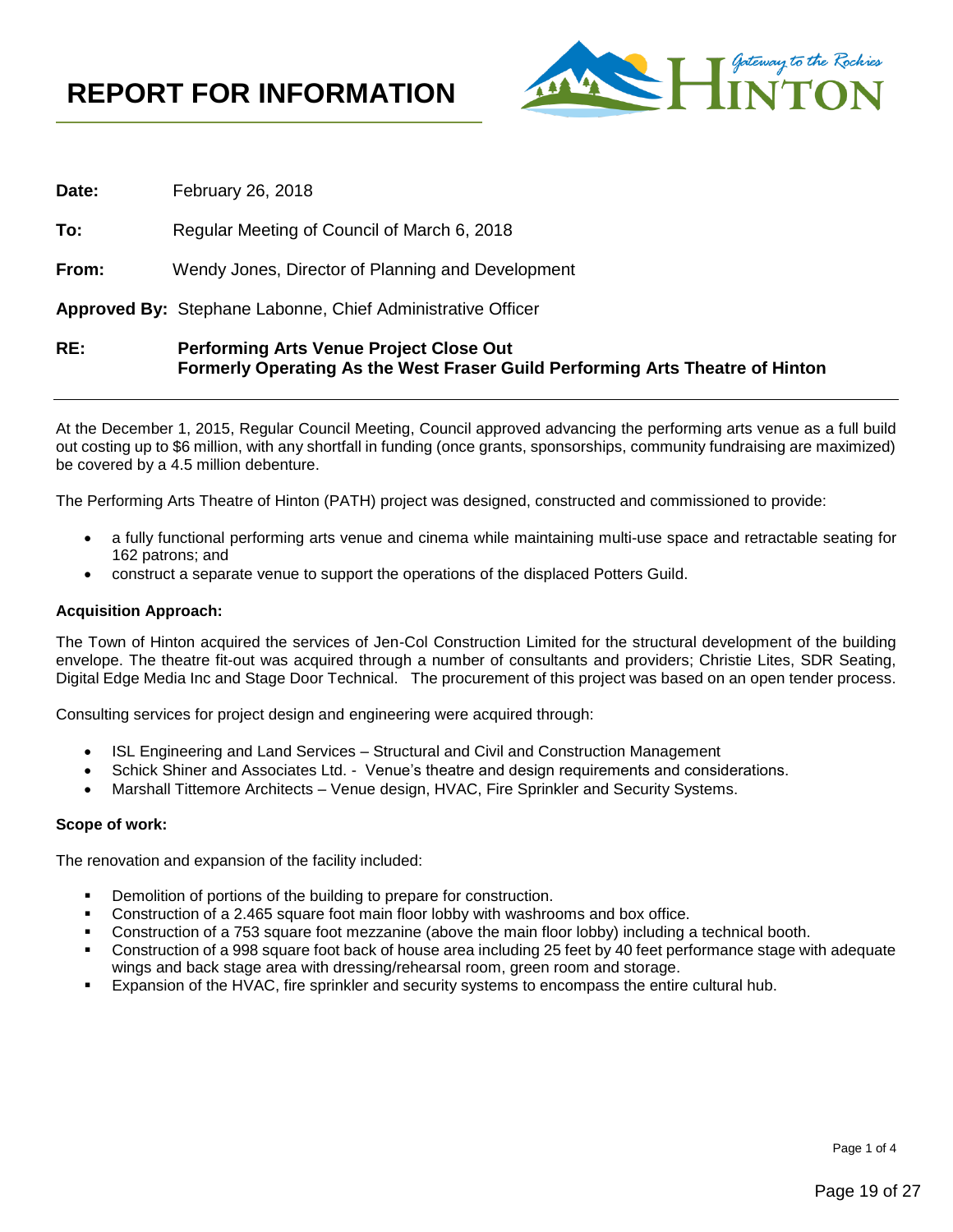# **REPORT FOR INFORMATION**



In addition, the project included a theatre fit-out including the purchase and installation of:

- 162 telescopic retractable seats.
- Acoustic panels and sound, video and lighting equipment.
- Cinema system with a viewing screen.
- Full bar/concession build and fitout.

#### **Construction Schedule:**

The Town of Hinton undertook in July 1, 2016 to decant the building in preparation for construction. The construction program was as follows:

#### **Performing Arts Venue Renovation and Construction:**

Mobilization August 1, 2016 – Substantial Completion September 2017

#### **Potters Studio:**

Mobilization August 21, 2016 -Substantial Completion December 1, 2016

#### **Theatre Fit-Out for Performing and Cinema:**

Mobilization June 19, 2017 – Substantial Completion October 2017

#### **Scope Changes:**

The following items identify some of the high-level scope changes that allowed the project to be delivered within scope and budget:

#### **Potter's Guild:**

The renovations and rehabilitation of the existing facility could no longer house space for the Potters and a new facility was constructed. The tender's received for the Potter's studio budget exceeded the budget of \$250,000 and Jen-Col Construction was offer a change order to their contract of \$320,000. By offering a change order it found savings of \$90,000 in the prime contract by achieving savings through the use of the same subcontractors for services and materials and use of equipment already on site. Removing scopes of work that became with site superintendent duties, site reviews and evaluations and building inspections.

Additional costs were incurred when ground was broken for the Potter's site (former old Town Hall site), it was discovered that furnishings and original building materials had used to back fill the site prior to placing back dirt.

#### ▪ **Utilities:**

The underground utilities were originally planned to be upgraded to support the additional capacity required for washrooms and building use in general. Our findings were that the pipe identified in the as-builts did not hold true to the existing underground alignment. Further excavation was required and alterations were made to the existing design to support the underground alignment. This meant changing out a major valve on the line to support the realignment.

#### Cinema:

The Rotary Club of Hinton came forward to be a tenant of the venue to provide cinema to the community of Hinton. Engineering and Theatre Consultation reviewed and design modifications made to construction drawings to confirm that the building envelope coupled with retractable seating already designed and in place could support a projector, film screen and audio system to fit the requirements needed for cinema. The bar concession was also fitted to accommodate a concession.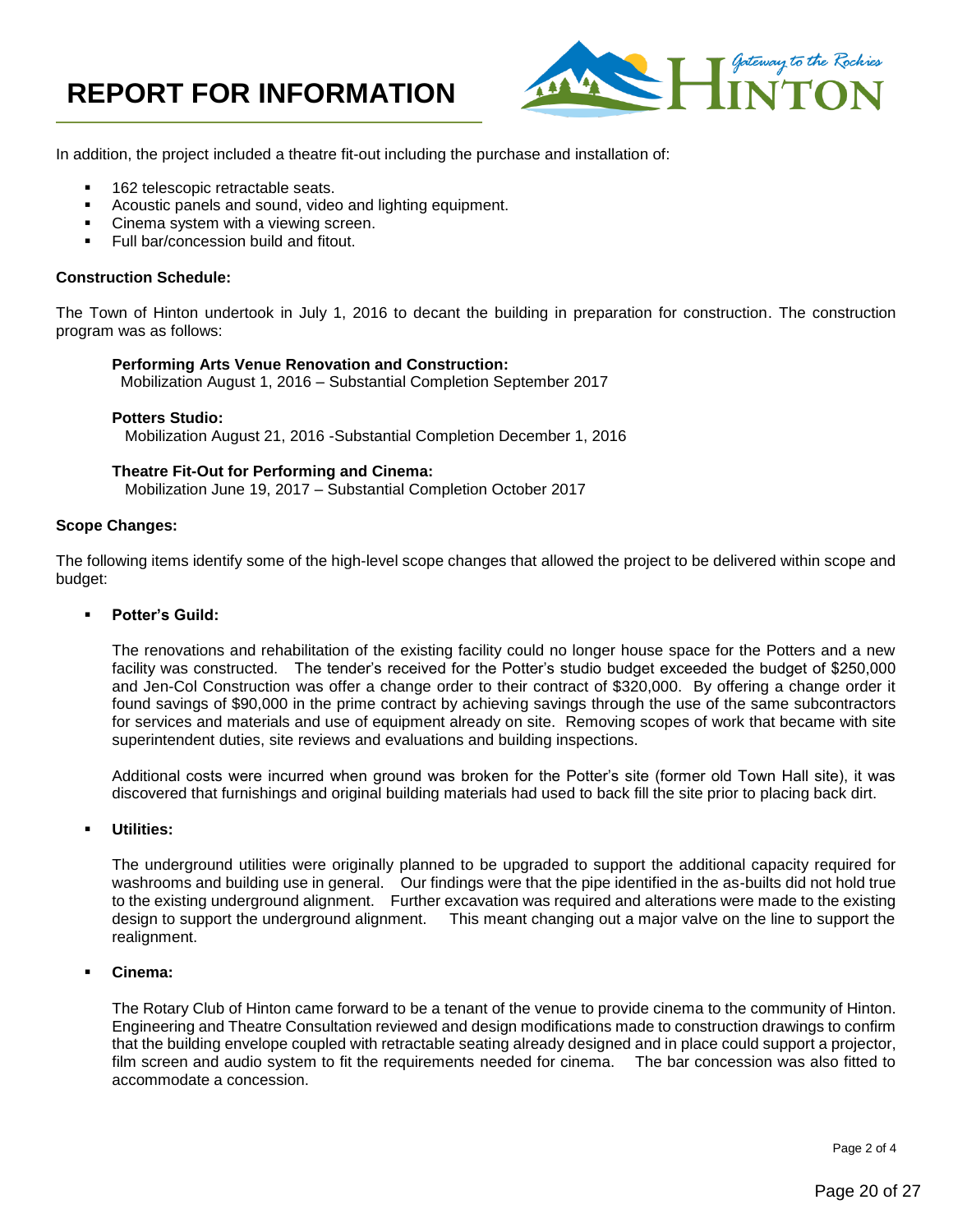

#### **Fire Suppression and Mechanical:**

In removing the ceilings to install the insulation it was determined that additional areas needed to be addressed in order to meet the Alberta Building code. An inspection of existing mechanical was also found in either need of repair and/or did not meet current Alberta Building code and was replaced as required**.**

#### ▪ **Asbestos Abatement:**

Asbestos was found in the building and was removed and disposed to the standards and regulations of the Province.

Electrical:

The theatre fit-out equipment and overall renovations to the facility was designed to install a new transformer and connect the new Potters studio. The Potters studio was ready to be commissioned, however, the new transformer installation was delayed and alternative electrical connections where found to allow the Potter's building to opened by December 01, 2017.

#### **Lobby Feature Wall:**

West Fraser supplied and prepared the lumber sourced from locally grown harvested trees for the feature wall in the main lobby.

#### ▪ **Guild Electronic Signage:**

Coordination of sign and base with Jen-Col's scope and sub-contractors and eliminating an additional computer for operating the system resulted in savings.

#### **Theatre Fit-Out:**

Savings were also achieved through scope change in window covers and removing digital advertising, point of sale software and equipment were eliminated by the Operators as they felt it was too early to determine what would work best for multi-user. The USA currency exchange for the equipment did not have a significant impact as originally anticipated. Signage came in under budget and the electric and concrete base were coordinated with Jen-Col's scope and sub-contractors to achieve savings. The need for additional computer for operating was eliminated. Equipment for the bar/concession area were purchased from one supplier offering a cost savings. The sea cans were pulled from Jen-Col scope and purchased directly to facilitate in on-site storage during the project for when equipment and storing materials – mitigating costs for off-site storage for long periods of time. The venting for the popcorn machine was incorporated into Jen-Col's scope early in the project.

#### **Project Close Out Expenses:**

The estimated project budget was \$5,486,637 with total project close out costs at \$5,388,480. Total Project savings resulted in \$98,157. See Attachment 1 for cost project breakdown.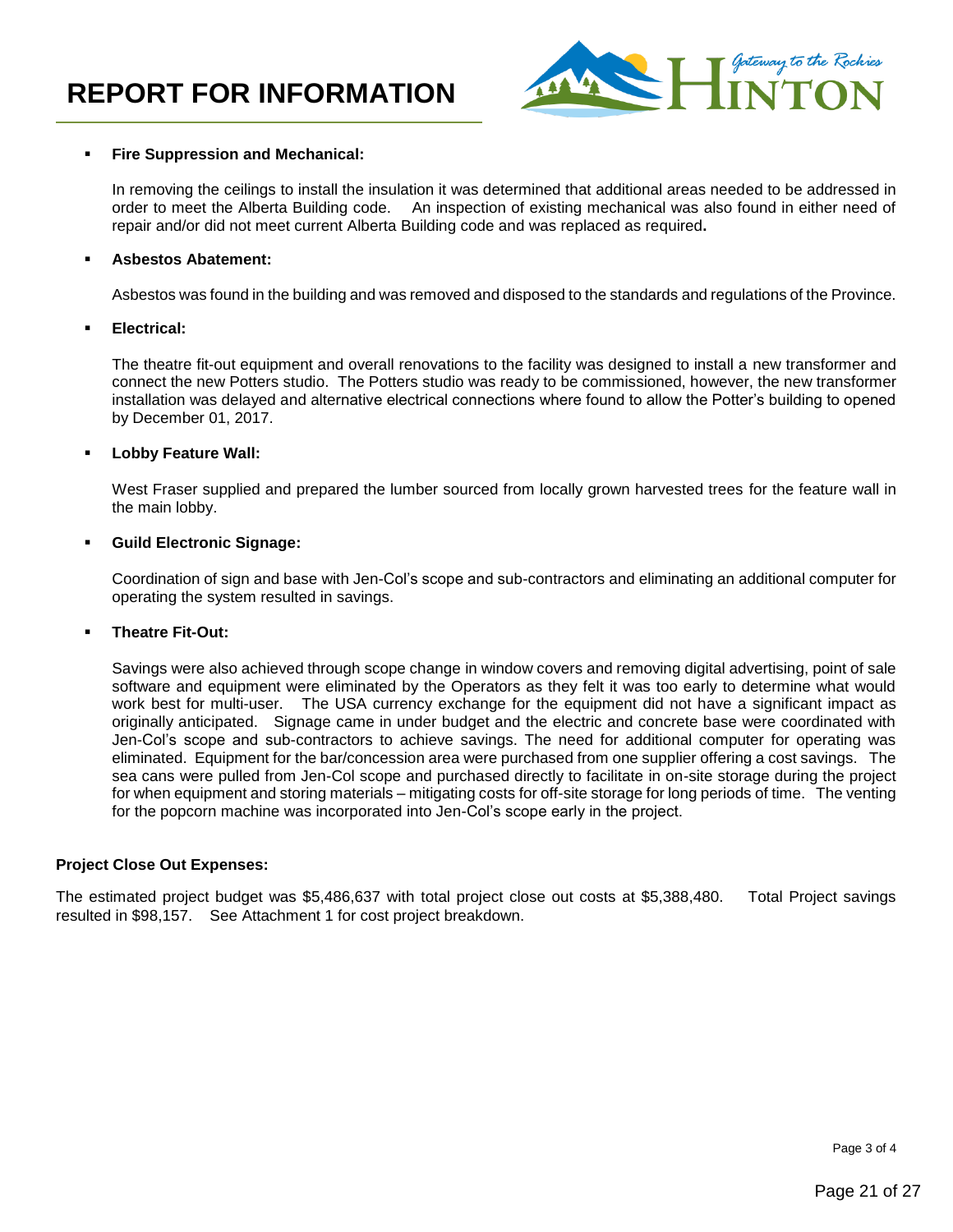

#### **Project Cash Flow Including - Grants, Contributions, Fund Raising/Sponsorship:**

| <b>Funding Sources</b>                       | Cashflow        | <b>Total</b> |           |
|----------------------------------------------|-----------------|--------------|-----------|
|                                              | 2016-2017       | 2018-2020    |           |
| <b>Miscellaneous</b>                         | 1,561           |              | 1,561     |
| Sponsorship                                  | 311,500         |              | 311,500   |
| <b>Donations</b>                             | 93,642          |              | 93,642    |
| Gas Tax Fund (GTF) (note 1)                  | 1,041,139       | 1,408,861    | 2,450,000 |
| Alberta - CFEP                               | 1,057,388       |              | 1,057,388 |
| Canada Cultural Spaces Fund                  | 1,000,000       |              | 1,000,000 |
| <b>Yellowhead County</b>                     | 330,559         |              | 330,559   |
| Town of Hinton New Infrastructure<br>Reserve | 1,552,691       | (1,408,861)  | 143,830   |
|                                              | \$<br>5,388,480 |              | 5,388,480 |

Note 1 - \$2.45M has been approved from GTF in 2016 for the PATH project.

The Town receives ~\$520,000 / year and future allocations will be transferred to the Town of Hinton New Infrastructure Reserve to replenish the reserve.

#### **Sponsorship and Donation Details:**

| <b>Source</b>                                                                                                                                                       | Amount         |
|---------------------------------------------------------------------------------------------------------------------------------------------------------------------|----------------|
| Take-a-Seat Campaign                                                                                                                                                | \$10,500.00    |
| Donations (Applause, Standing Ovation & Encore)                                                                                                                     | \$94,641.63    |
| West Fraser Sponsorship                                                                                                                                             | \$300,000.00   |
| Grants:<br>Community Facility Enhancement Program (CFEP) - \$1,000,000<br>Canada Cultural Spaces Fund (CCSF)- \$1,000,000<br>*note interest was earned on the funds | \$2,057,387.70 |
| <b>Yellowhead County Contribution under Recreation Sharing Agreement</b>                                                                                            | \$300,000      |
| <b>TOTAL</b>                                                                                                                                                        | \$2,762,528    |

#### **Operating Model:**

The Town of Hinton signed an agreement with the Arts Society of Hinton (ASH) to operate the new Performing Arts of Hinton and the doors were open to the public in October, 2017.

#### **ATTACHMENTS:**

#### **1** - **Performing Arts Venue Close Out Budget Details**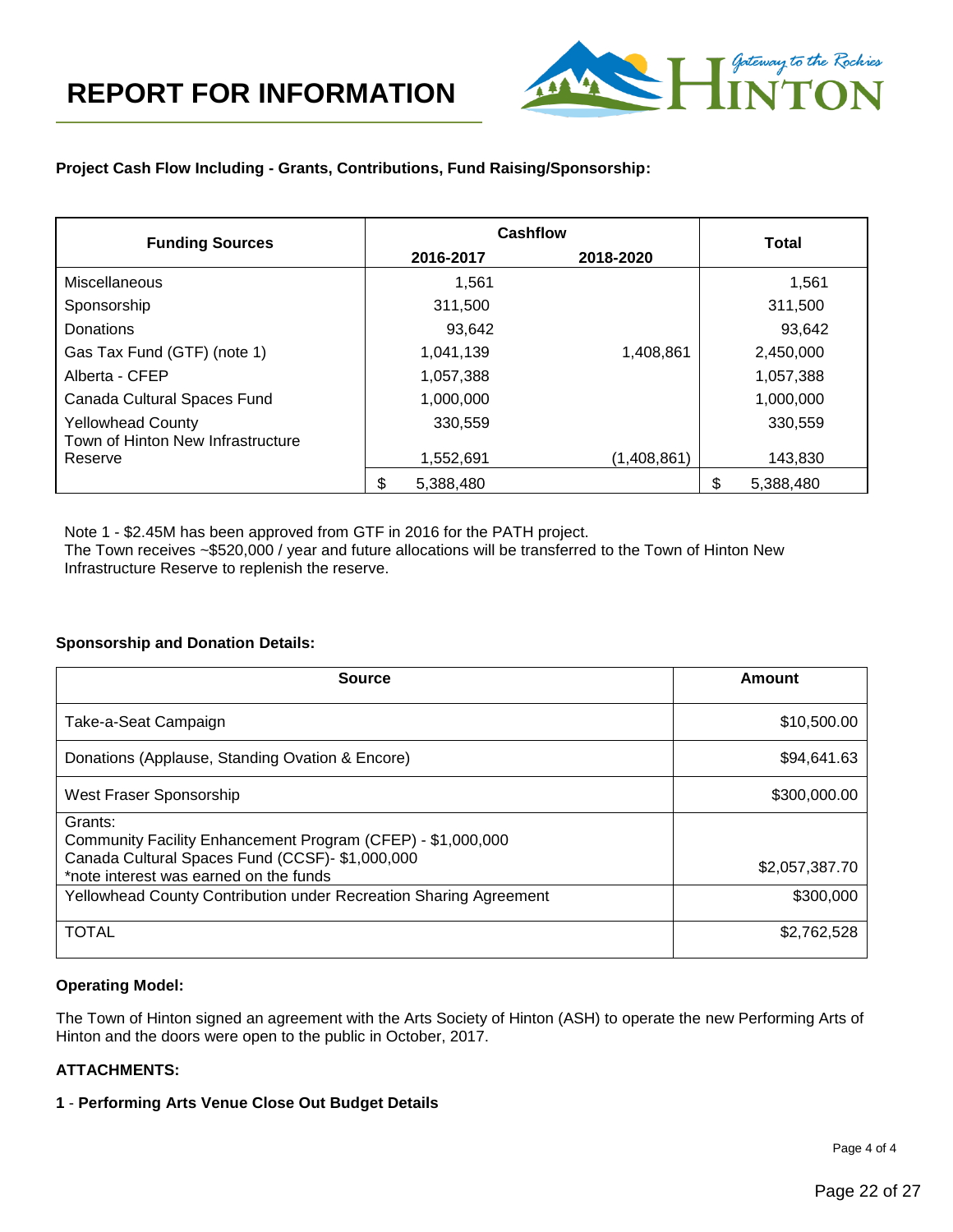# **Attachment 1 – RFI – Performing Arts Theatre of Hinton**

| PERFORMING ARTS VENUE AND POTTER'S STUDIO<br><b>Budget vs Actuals</b>                                                                                                                                                                                                                                                                                                                                                           | <b>Estimated Budget Costs</b><br>(as presented to Council) | <b>Total</b><br><b>Costs</b>             |  |
|---------------------------------------------------------------------------------------------------------------------------------------------------------------------------------------------------------------------------------------------------------------------------------------------------------------------------------------------------------------------------------------------------------------------------------|------------------------------------------------------------|------------------------------------------|--|
| <b>Consultants (Architectural, Engineering, Construction</b><br>Management):                                                                                                                                                                                                                                                                                                                                                    |                                                            |                                          |  |
| Concept and Detailed Design and Tender                                                                                                                                                                                                                                                                                                                                                                                          | 589,818                                                    |                                          |  |
| Detail Construction Drawings & Construction Administration:                                                                                                                                                                                                                                                                                                                                                                     | 235,275                                                    |                                          |  |
| Performing Arts Theatre and Cinema Equipment Fit Out:                                                                                                                                                                                                                                                                                                                                                                           | 72,128                                                     |                                          |  |
| Operational Model Consultant and Legal Review                                                                                                                                                                                                                                                                                                                                                                                   | 15,000                                                     |                                          |  |
| <b>TOTAL</b>                                                                                                                                                                                                                                                                                                                                                                                                                    | 912,221<br>\$                                              | 847,826.97<br>S                          |  |
| <b>Construction - Labor, Equipment and Goods:</b>                                                                                                                                                                                                                                                                                                                                                                               |                                                            |                                          |  |
| Performing Arts Venue - General Contractor Jen-Col<br>Potter's Studio - General Contractor<br>Authorized Change Order                                                                                                                                                                                                                                                                                                           | 3,101,416<br>250,000                                       | 3,101,416.00<br>320,000.00<br>172,404.75 |  |
| <b>TOTAL</b>                                                                                                                                                                                                                                                                                                                                                                                                                    | \$3,351,416                                                | \$3,593,820.75                           |  |
| Theatre Fit Out Equipment and Installation:                                                                                                                                                                                                                                                                                                                                                                                     | \$750,000                                                  | 733,071.00<br>S                          |  |
| TOH Direct Supply (Equipment, Material, Labour and<br>Contingency):<br>Town of Hinton direct supply and contingency (includes items<br>such as window furnishings, communications tower relocation,<br>decanting - moving equipment and furnishings during<br>construction, permits, utility fittings and connections, concession<br>equipment - popcorn maker, USA exchange rate and smaller like<br>items to fit project out) | \$243,000                                                  | 93,508.44<br>S                           |  |
| Digital Sign (two faces) with concrete base                                                                                                                                                                                                                                                                                                                                                                                     | \$<br>80,000                                               | \$<br>63,055.00                          |  |
| <b>Public Art Policy #90</b><br>(Budget calculation oversight should have been \$90,000)<br>Verbally Corrected with Council on June 21/2016 - overall<br>budget remained status quo)                                                                                                                                                                                                                                            | \$150,000                                                  | \$<br>57,198.52                          |  |
| <b>Total Costs as at 2017</b>                                                                                                                                                                                                                                                                                                                                                                                                   | \$5,486,637                                                | \$5,388,480.68                           |  |
| <b>Budget Variance \$98,157</b>                                                                                                                                                                                                                                                                                                                                                                                                 |                                                            |                                          |  |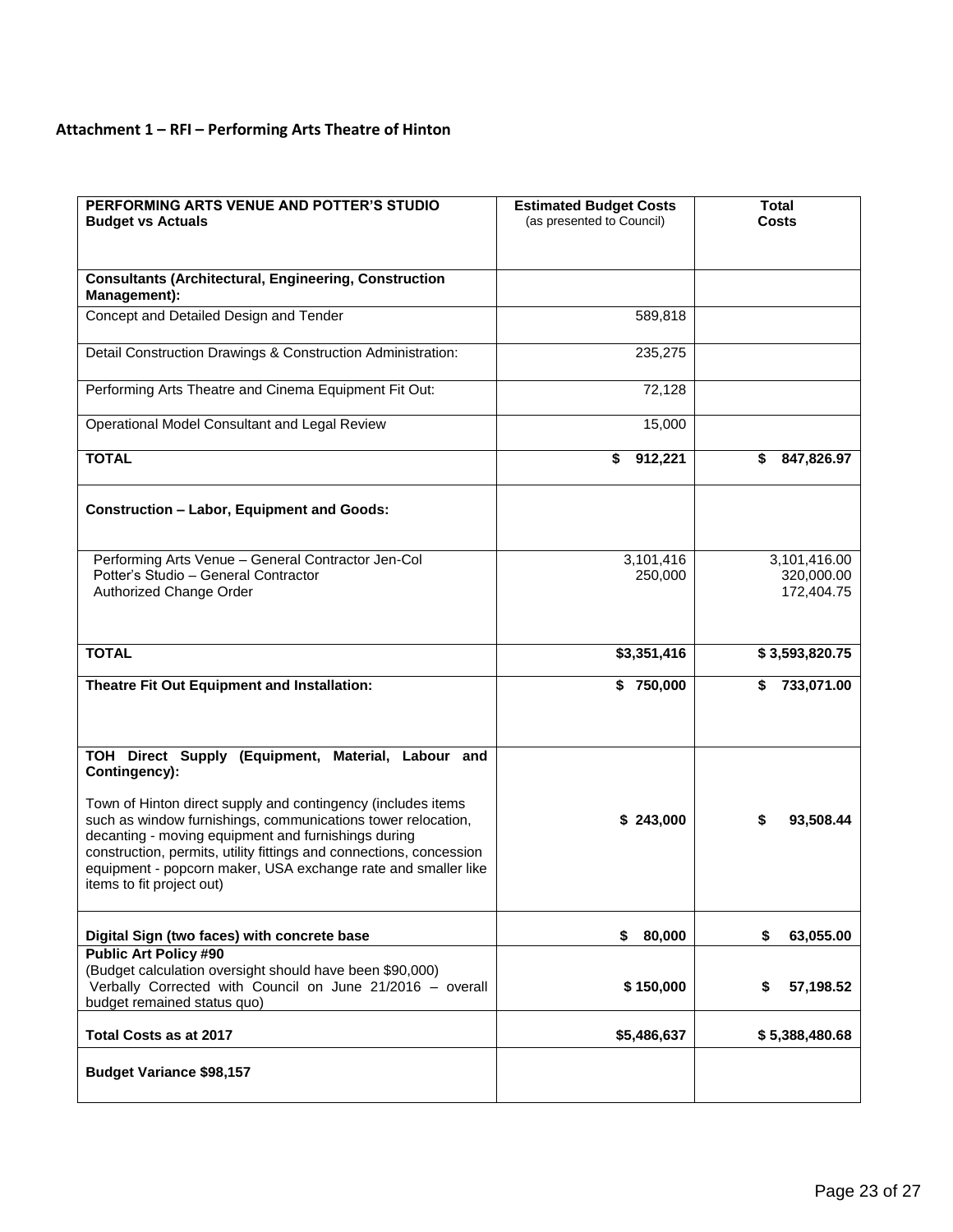

# **TOWN OF HINTON REQUEST FOR DECISION**

| <b>DATE:</b>        | March 1, 2018                                                       |
|---------------------|---------------------------------------------------------------------|
| TO:                 | <b>REGULAR MEETING OF COUNCIL OF MARCH 6, 2018</b>                  |
| <b>FROM:</b>        | Jenna Altrogge, Legislative & Administrative Assistant              |
| <b>REVIEWED BY:</b> | Denise Parent, Director of Corporate Services                       |
| <b>APPROVED BY:</b> | Stephane Labonne, Chief Administrative Officer                      |
| RE:                 | Membership Applications for Hinton Grant Funding Advisory Committee |
|                     |                                                                     |

# **RECOMMENDATION:**

- *1. That Deena Fuller, Nancy Robbins, and Peter Wilkinson be appointed to the Hinton Grant Funding Advisory Committee for a one-year term as citizen members.*
- *2. That two (2) members for the Hinton Grant Funding Advisory Committee be appointed from the Hinton Municipal Library Board and/or the Community Engagement and Advisory Committee (CEAC) Board for a one-year term.*

#### **CONCLUDING STATEMENT**

On an annual basis, Council appoints members to the Hinton Grant Funding Advisory Committee (HGFAC) to review and advise council on the grant applications.

#### **CONFORMANCE OF RECOMMENDATION TO EXISTING LAWS AND HINTON COUNCIL PLANS**

| <b>Conforms with:</b>                          | Yes/No/<br><b>Partial</b> | <b>Comments</b>                                                                                                                                                                                                                              |
|------------------------------------------------|---------------------------|----------------------------------------------------------------------------------------------------------------------------------------------------------------------------------------------------------------------------------------------|
| <b>Municipal and Provincial</b><br>Laws        | <b>YES</b>                | Council Procedure Bylaw #1060-6 establishes that Council<br>will make appointments to Boards and Committees.                                                                                                                                 |
| <b>Community</b><br><b>Sustainability Plan</b> | <b>YES</b>                | Committees help to ensure implementation of CSP<br>initiatives and support and facilitate achievement of Hinton's<br>goals and visions for a sustainable future. Hinton's board<br>structure supports the good governance pillar in the CSP. |
| <b>Council's Strategic Plan</b>                | <b>YES</b>                | Provides for and encourages public engagement and<br>collaborative and transparent communication and feedback<br>with the community in the areas of social well-being and<br>community sustainability initiatives and programs.              |
| Long Term Capital Plan<br>or Adopted budget    | N/A                       |                                                                                                                                                                                                                                              |
| Other plans or policies                        | <b>YES</b>                | Bylaw #1085-2 requires the appointment of members to the<br>HGFAC.                                                                                                                                                                           |

#### **BACKGROUND/INTRODUCTIONS**

The HGFAC Bylaw #1085-2 was revised by Council on February 20, 2018 in order to amend section 5 of the bylaw to allow for more than one citizen-at-large to be appointed to the HGFAC. Three applications for citizen-at-large members were received as a result of advertising. As per Council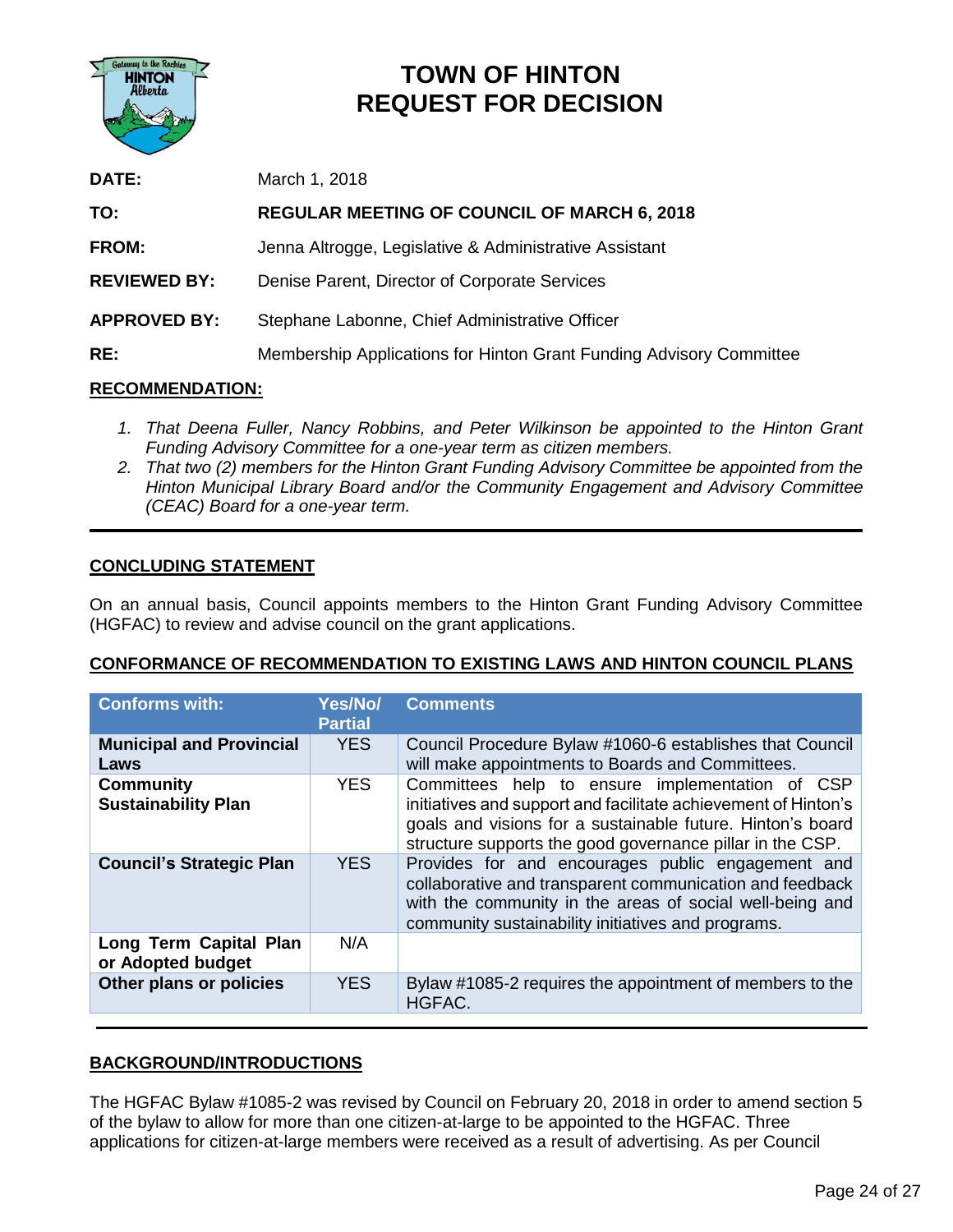Procedure Bylaw #1060-6, Council reviewed the applications during an In-Camera Meeting (on February 28, 2018).

Due to the amendments to the HGFAC Bylaw #1085-2, the following is recommended as appointments to the HGFAC:

- 1. That Deena Fuller, Nancy Robbins, and Peter Wilkinson be appointed to the Hinton Grant Funding Advisory Committee for a one-year term as citizen members.
- 2. That two (2) members for the Hinton Grant Funding Advisory Committee to be appointed from the Hinton Municipal Library Board and/or the Community Engagement and Advisory (CEAC) Board for a one-year term.

## **Options**

- 1. Appoint the citizen members as presented and appoint two (2) members from the Hinton Municipal Library board and/or CEAC.
- 2. Recommend a different composition for the HGFAC.
- 3. Accept this report for information.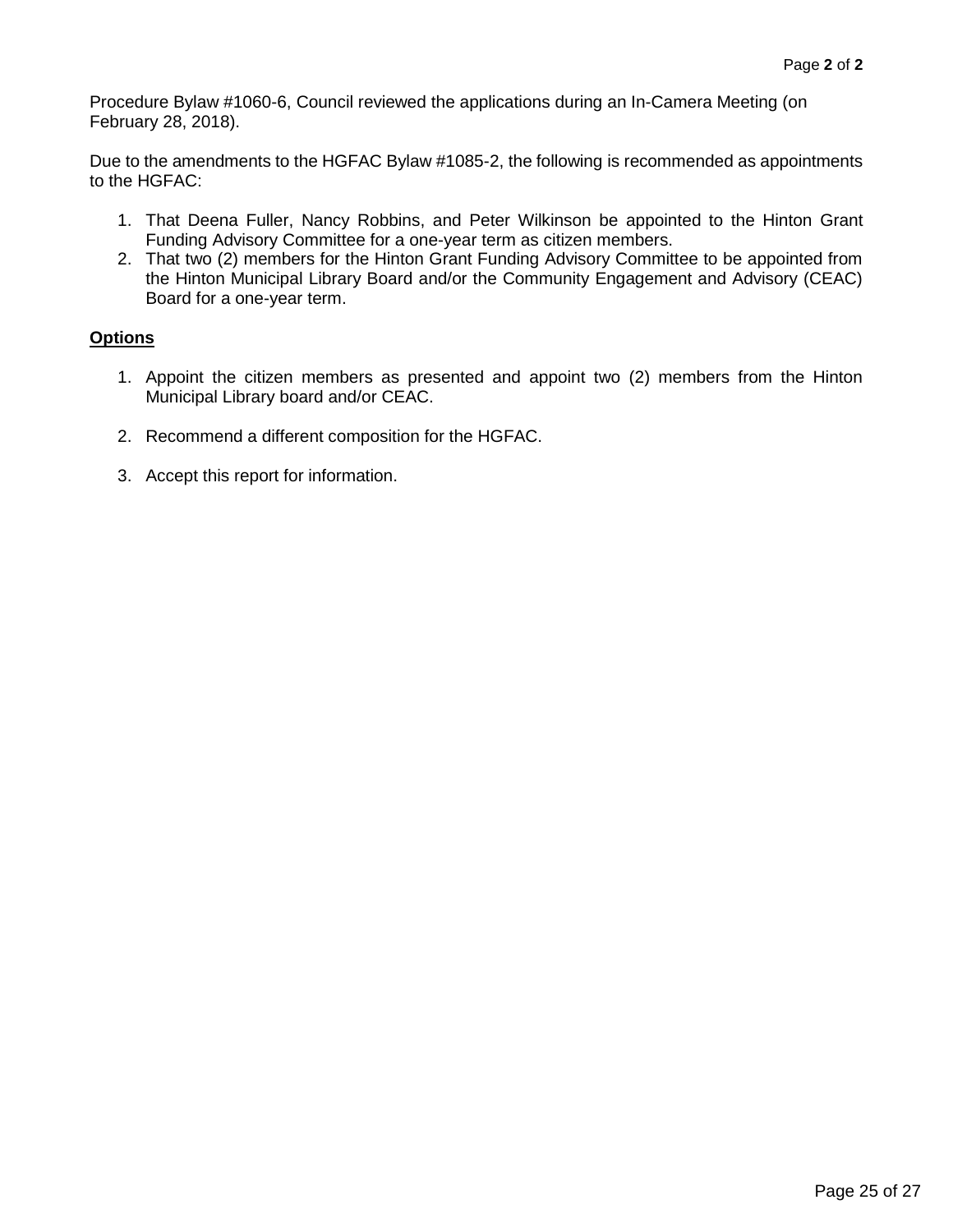

**Town of Hinton COUNCIL INFORMATION PACKAGE #1 (February 21, 2018) In Advance of March 6, 2018 Regular Council Meeting**

Page

# **PRIORITY ITEMS**

# **CORRESPONDENCE & INFORMATION ITEMS**

- 2 5 1. AUMA Letter to Minister of Justice and Solicitor General re. Cannabis Excise Tax
- 6 2. YRL Board Executive Committee Highlights
- 7 3. Scholarship Thank You Note
- 8 4. GYPSD Board News

## **REPORTS & MINUTES FOR INFORMATION**